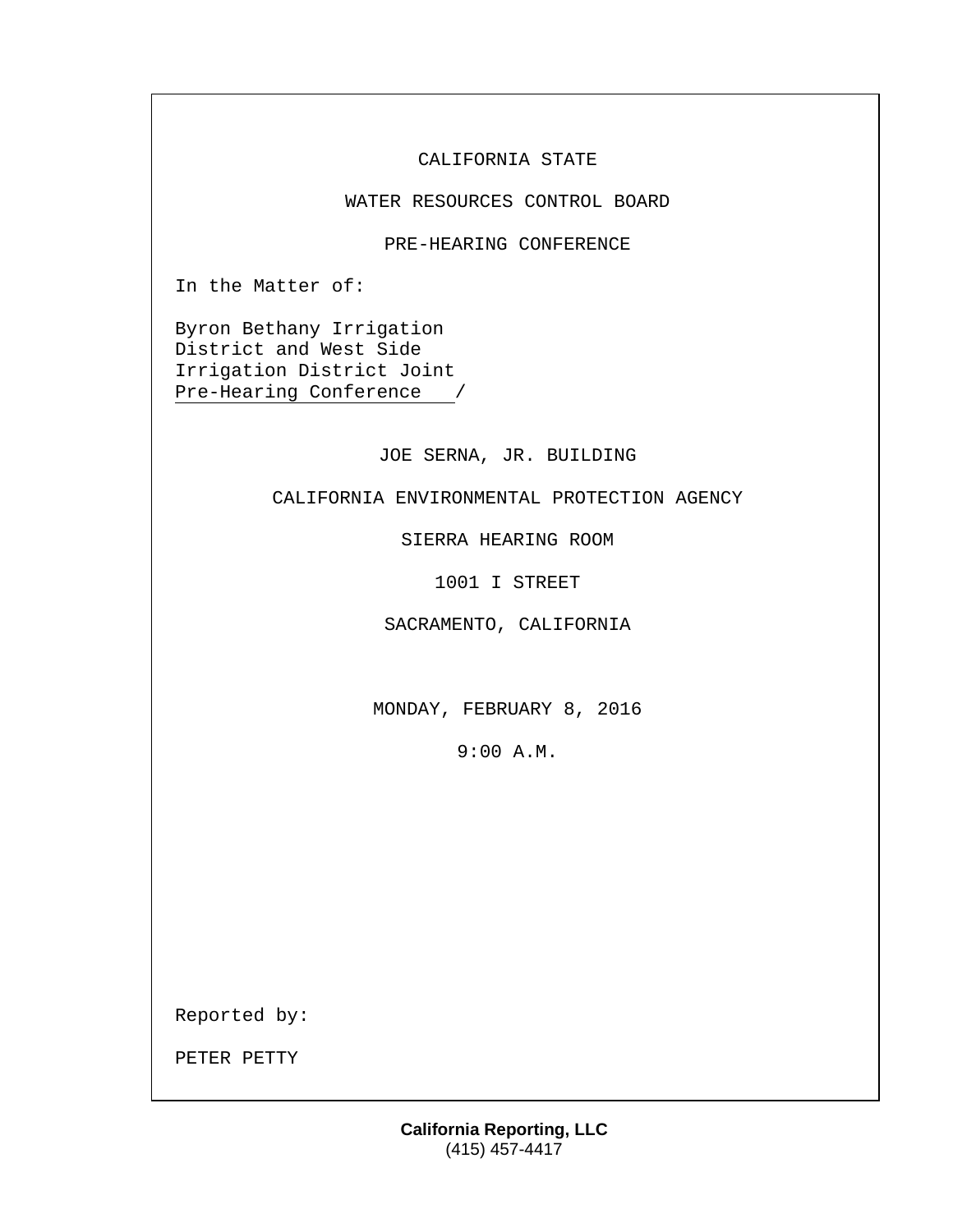## APPEARANCES

## **CALIFORNIA WATER RESOURCES BOARD**

**Department of Water Rights**

Board Members Present

Tam Doduc, Hearing Officer Frances Spivy-Weber, Vice Chair

Staff Present

Nicole Kuenzi, Legal Staff Diane Riddle, Environmental Program Manager Ernie Mona Jean McCue Jane Farwell-Jensen Michael Buckman, Hearing Unit Supervisor

**Interested Parties**

Division of Water Rights

Andrew Tauriainen, Senior Staff Counsel

CA Dept. of Water Resources

Robin McGinnis

Byron Bethany Irrigation District

Daniel Kelly, Somach Simmons & Dunn Michael Vergara, Somach Simmons & Dunn Rick Gilmore, Bryon Bethany Irrigation District

West Side Irrigation District/Banta-Carbona Irrigation District/Patterson Irrigation District

Jeanne M. Zolezzi, Herum, Crabtree, Suntag

South Delta Water Agency

Dean Ruiz

APPEARANCES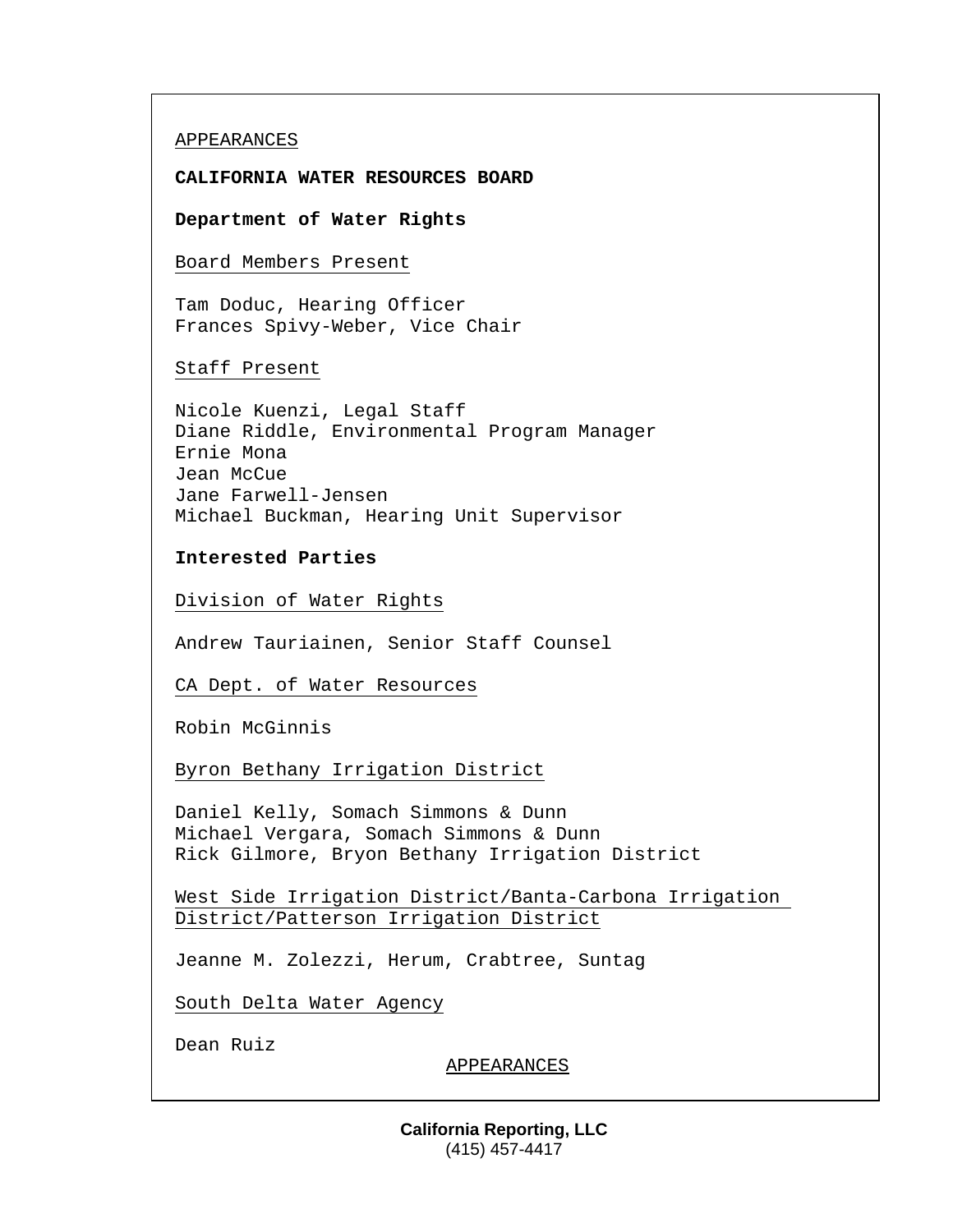Central Delta Water Agency

Jennifer Spaletta

Richard Morat

Richard Morat

City/County of San Francisco

Jonathan Knapp Robert Donlan

San Joaquin Tributaries Authority

Tim O'Laughlin, O'Laughlin & Paris Valerie Kincaid, O'Laughlin & Paris

State Water Contractors

Stefanie Morris

Westlands Water District

Rebecca Akroyd, Kronick, Moskovitz, Tiedemann & Girard Philip A. Williams, Deputy General Counsel Westlands Water District

# **I N D E X**

**Page**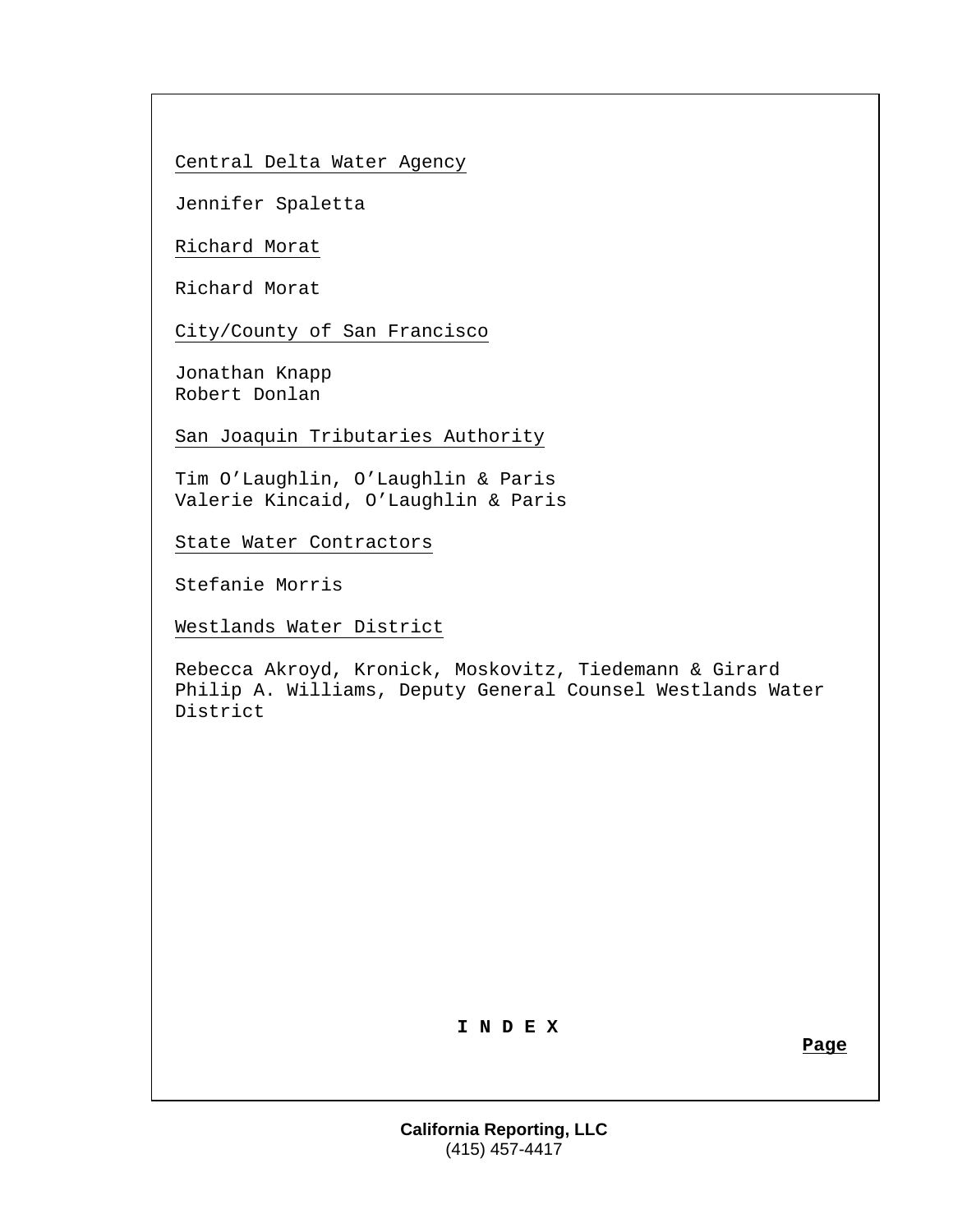| Introduction                                           |              |
|--------------------------------------------------------|--------------|
| Hearing Officer, Tam Doduc, WRCB Board Member          | $\mathbf{1}$ |
| Ordering Time Limits for Opening Statements and Direct |              |
| Testimony Phase I                                      |              |
| Hearing Officer, Tam Doduc, WRCB Board Member          | 8            |
| Ordering Time Limits for Opening Statements and Direct |              |
| Testimony Phase II                                     |              |
| Hearing Officer, Tam Doduc, WRCB Board Member          | 11           |
| Ordering Time Limits for Cross-Examination Phase I     |              |
| Hearing Officer, Tam Doduc, WRCB Board Member          | 12           |
| Ordering Time Limits for Cross-Examination Phase II    |              |
| Hearing Officer, Tam Doduc, WRCB Board Member          | 21           |
| Ordering Time Limits for Redirect and Recross Phase I  |              |
| and Phase II                                           |              |
| Hearing Officer, Tam Doduc, WRCB Board Member          | 23           |
| Ordering Time Limits for Written Rebuttal Phase I      |              |
| Hearing Officer, Tam Doduc, WRCB Board Member          | 23           |
| Ordering Time Limits for Written Rebuttal Phase II     |              |
| Hearing Officer, Tam Doduc, WRCB Board Member          | 26           |
| Closing Briefs                                         |              |
| Hearing Officer, Tam Doduc, WRCB Board Member          | 27           |
| I N D E X                                              |              |
|                                                        | <u>Page</u>  |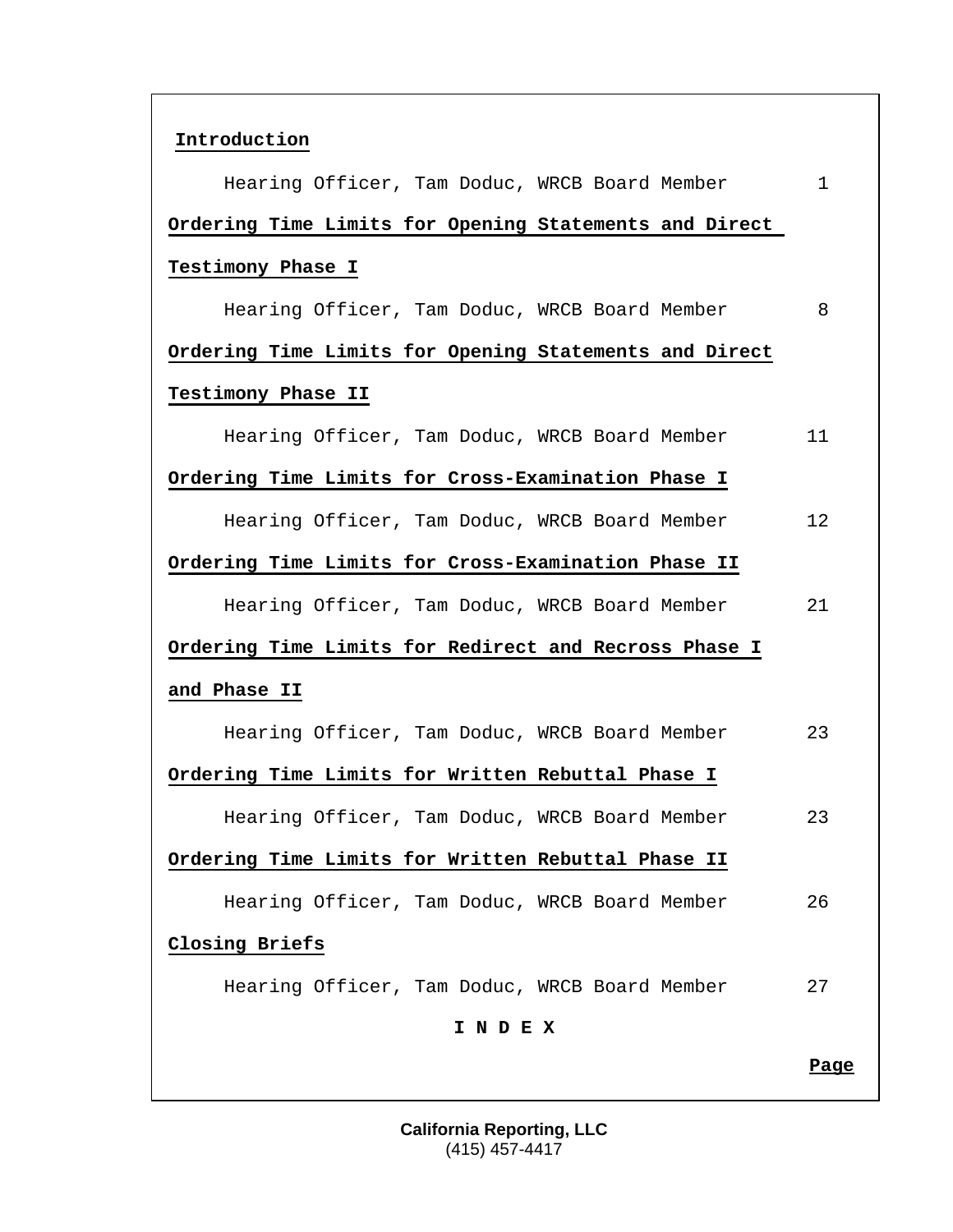| Adjournment                | 39  |
|----------------------------|-----|
| Certificate of Reporter    | 4 ( |
| Certificate of Transcriber |     |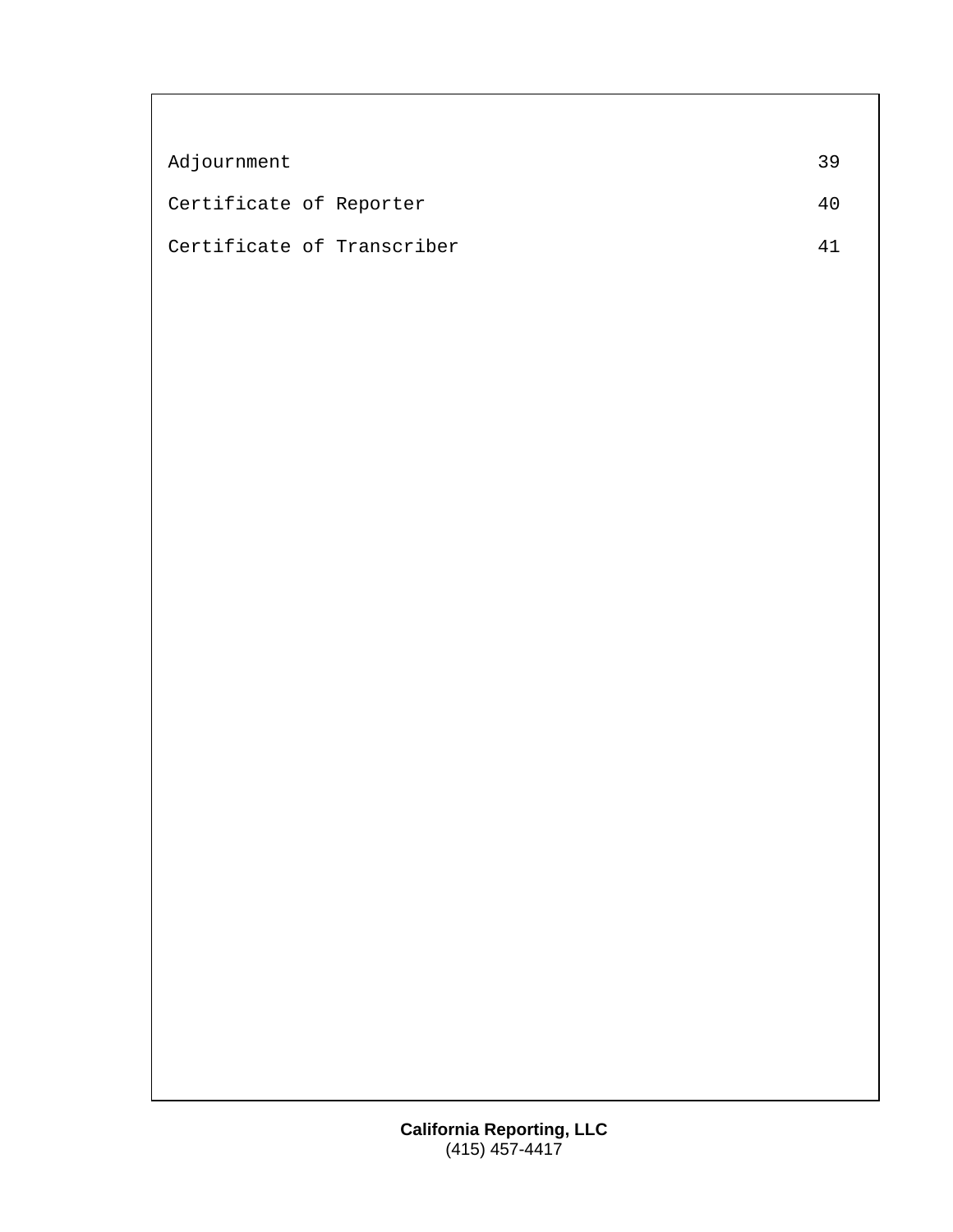1 P R O C E E D I N G S 2 February 8, 2016 9:00 a.m. HEARING OFFICER DODUC: All right. Good morning, 4 everyone. Happy New Year. New Year of the Monkey. You know, when I was growing up my parents always emphasized, and perhaps it was just a ploy for us to behave, but how the first day of the New Year goes is how 8 the rest of the year will go. So, I find it a bit ominous that I'm starting my New Year this way. But I have complete faith in your that we will have a productive, efficient discussion, and the rest of my year will be wonderful. So, my fate rests in 13 your hands today, people. Okay, having just said that I am -- good morning, again, I am State Water Board Member Tam Doduc, Hearing Officer for the Byron Bethany Irrigation District, Administrative Civil Liability Complaint. 18 And as you'll recognize, to my right is State Water Board Vice Chair Fran Spivy-Weber, Hearing Officer 20 for the West Side Irrigation District Draft Cease and Desist Order. Assisting us today are our Staff Counsel, Nicole Kuenzi, Staff Engineers Ernie Mona and Jean McCue, Staff Environmental Scientist Jane Farwell-Jensen, and Michael Buckman, Chief of the Hearings Unit. Diane Riddle is also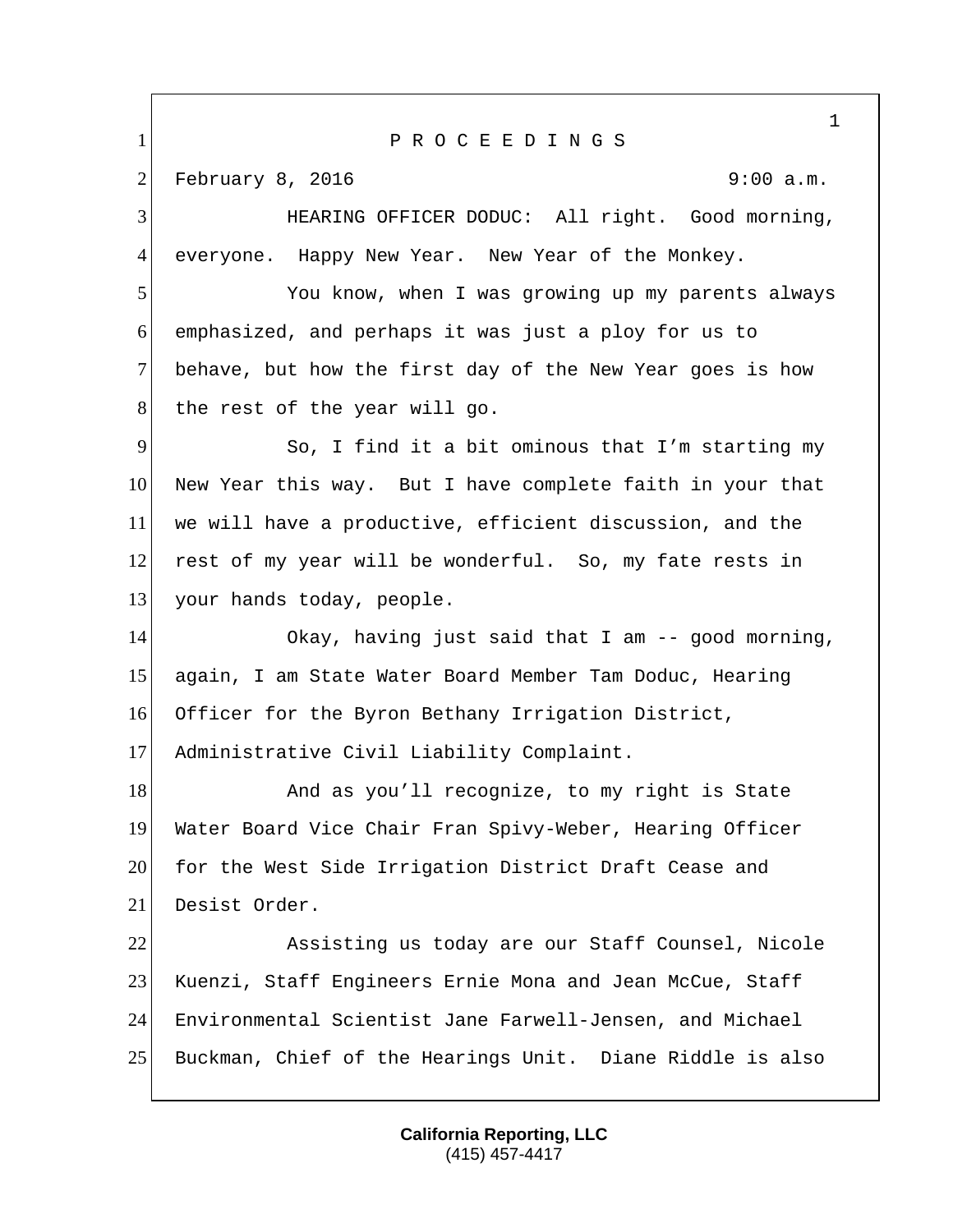1 here.

| $\overline{2}$ | So, this is the second Pre-Hearing Conference for           |
|----------------|-------------------------------------------------------------|
| 3              | the Hearings on the BBID ACL Complaint and the West Side    |
| 4              | Draft CDO. This Pre-Hearing Conference will address         |
| 5              | outstanding procedural issues relating to the conduct of    |
| 6              | both the Consolidated Phase I of the hearings regarding     |
| $\tau$         | water availability, and the separate Phase II of those      |
| 8              | hearings regarding all remaining key issues of the          |
| 9              | respective enforcement actions.                             |
| 10             | So, our goal today is to organize the conduct of            |
| 11             | the hearings, make sure that they are proceeding in an      |
| 12             | orderly and expeditious manner.                             |
| 13             | There will not be an opportunity today for public           |
| 14             | comment.                                                    |
|                |                                                             |
| 15             | All right, let me begin with some general                   |
| 16             | announcements. Please look around, now, and identify the    |
| 17             | exits closest to you. Should an alarm sound, we are         |
| 18             | required to evacuate this room immediately. Please take     |
| 19             | your valuables and please use the stairways, not the        |
| 20             | elevators, down to the first floor and exit to the          |
| 21             | relocation site, which is the park across the street.<br>Ιf |
| 22             | you cannot use the stairs, you will be directed to a        |
| 23             | protective vestibule inside a stairwell.                    |
| 24             | This Pre-Hearing Conference is being webcast on             |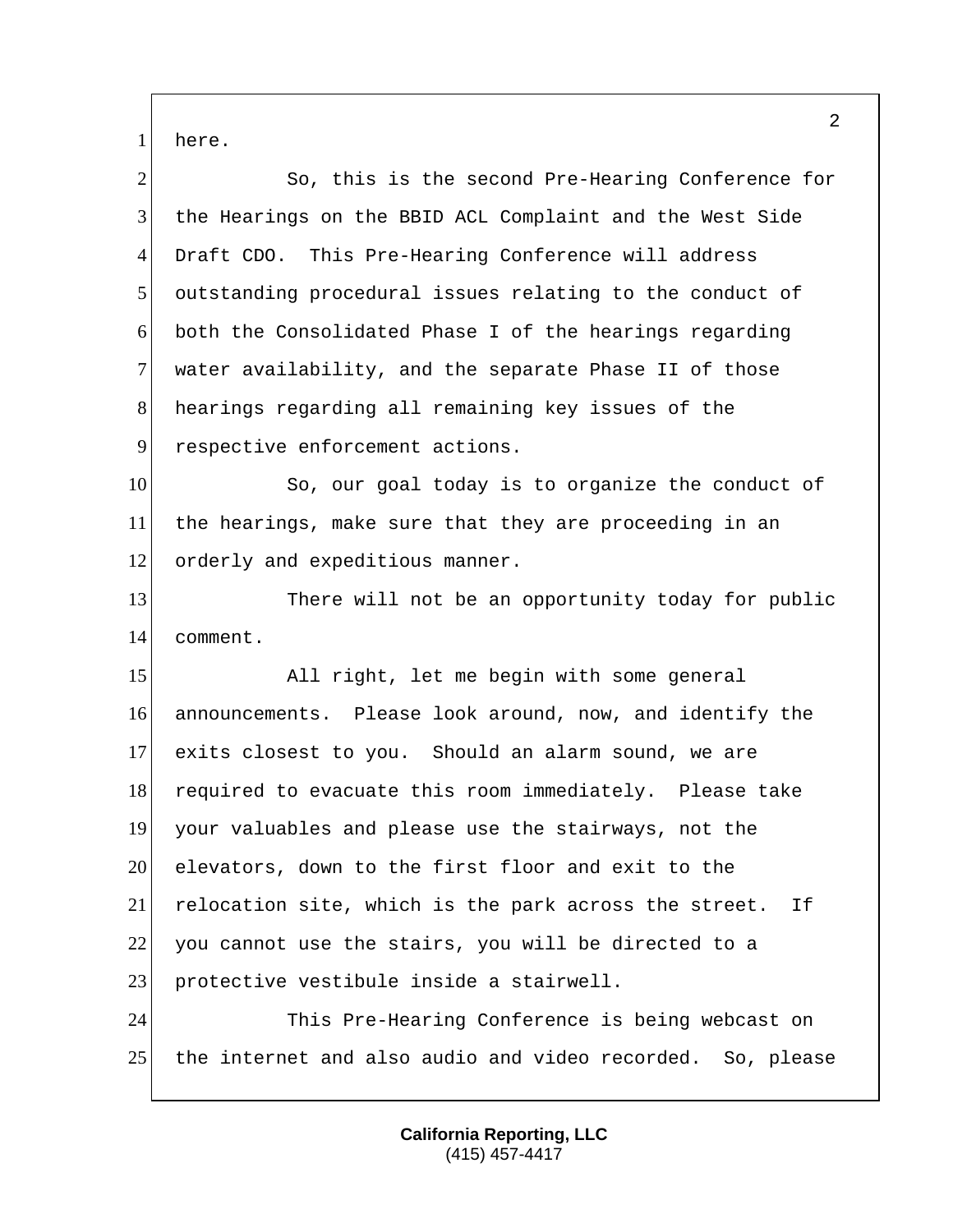1 speak into the microphone and begin by stating your name 2 and affiliation.

3 A Court Reporter is present today. The 4 transcript will be available on the State Water Board's 5 Hearing website or you may make arrangements with the Court 6 Reporting Service.

 Finally, and most importantly, please take a moment and turn off or mute your cell phones. Even if you think it's already off or muted, please check anyway. 10 Thank you.

11 All right, so this Pre-Hearing Conference is 12 being held in accordance with our December 16, 2015 13 Procedural Ruling and the Notice of Revised Schedule for 14 Public Hearings dated January 8, 2016.

15 The Pre-Hearing Conference is focused on 16 procedural matters and will not be used to hear arguments 17 on or determine the merits of any hearing issues. Only the 18 parties participating in the evidentiary portion of the 19 hearing will be invited to speak today and on the specific 20 procedural issues for discussion.

 Public comments, like I said earlier, will not be accepted today. But public comments in the form of policy 23 statements will be allowed at the beginning of the hearing, which is scheduled to begin on March 21st.

25 So with that, let's begin with roll call. As I

**California Reporting, LLC** (415) 457-4417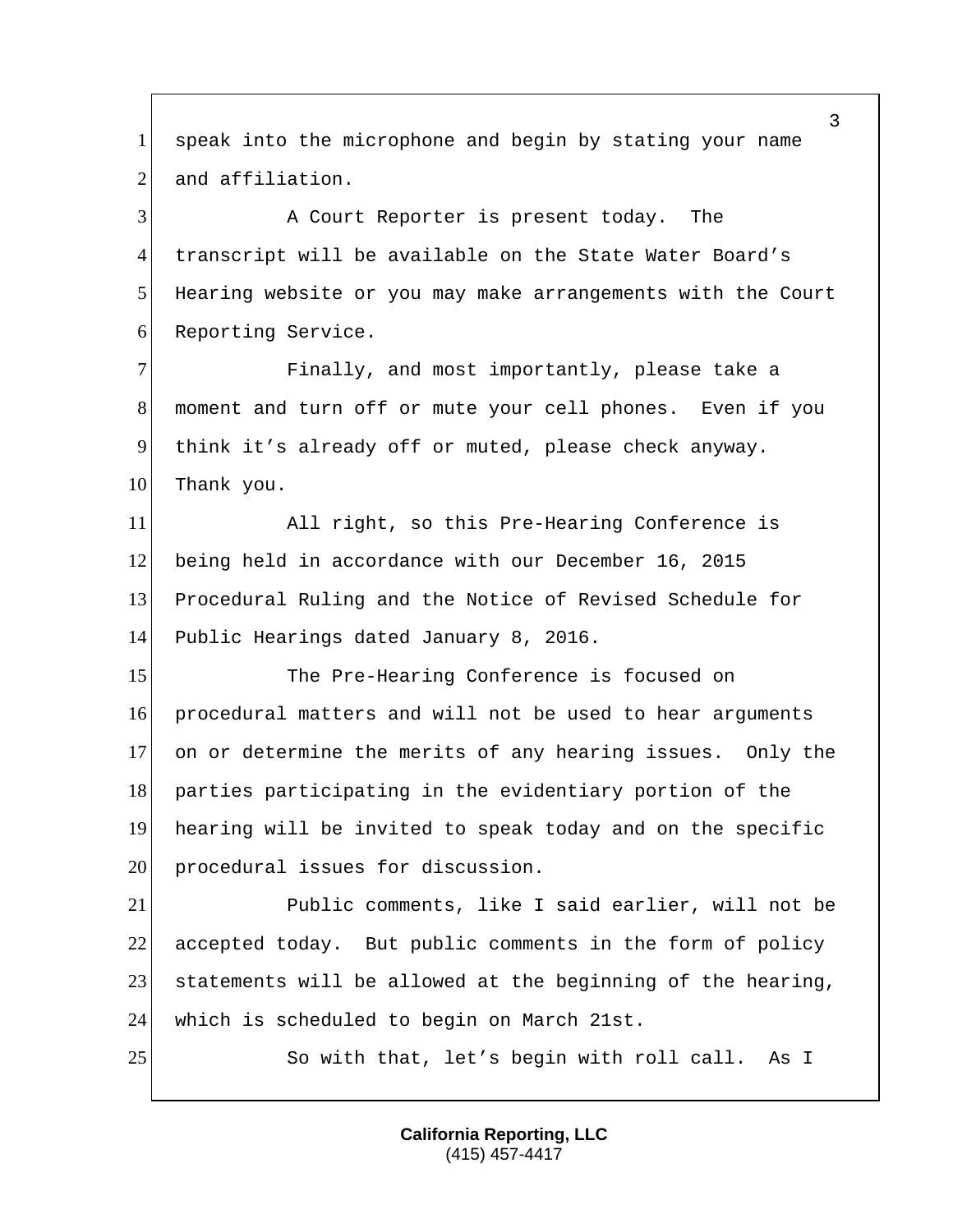identify each party, please speak into the microphone and identify, state your name. 3 So, we'll begin with the Division of Water Rights 4 Prosecution Team. MR. TAURIAINEN: Thank you. Good morning. 6 Andrew Tauriainen, State Water Board Office of Enforcement, 7 for the Prosecution Team. **HEARING OFFICER DODUC:** Thank you. Byron Bethany ID. 10 MR. KELLY: Good morning. Dan Kelly with Somach Simmons & Dunn for Byron Bethany Irrigation District. To my left is Rick Gilmore, the General Manager of BBID. HEARING OFFICER DODUC: Thank you. West Side 14 Irrigation District? MR. VERGARA: Sorry. Mike Vergara, also with Somach Simmons & Dunn on behalf of BBID. MS. ZOLEZZI: Good morning. Jeanne Zolezzi, 18 Herum, Crabtree, Suntag, General Counsel for the West Side Irrigation District. HEARING OFFICER DODUC: Patterson Irrigation District? You might as well keep the microphone for now, 22 Ms. Zolezzi. MS. ZOLEZZI: Keep going. Jeanne Zolezzi, General Counsel for Patterson Irrigation District and 25 Banta-Carbona Irrigation District.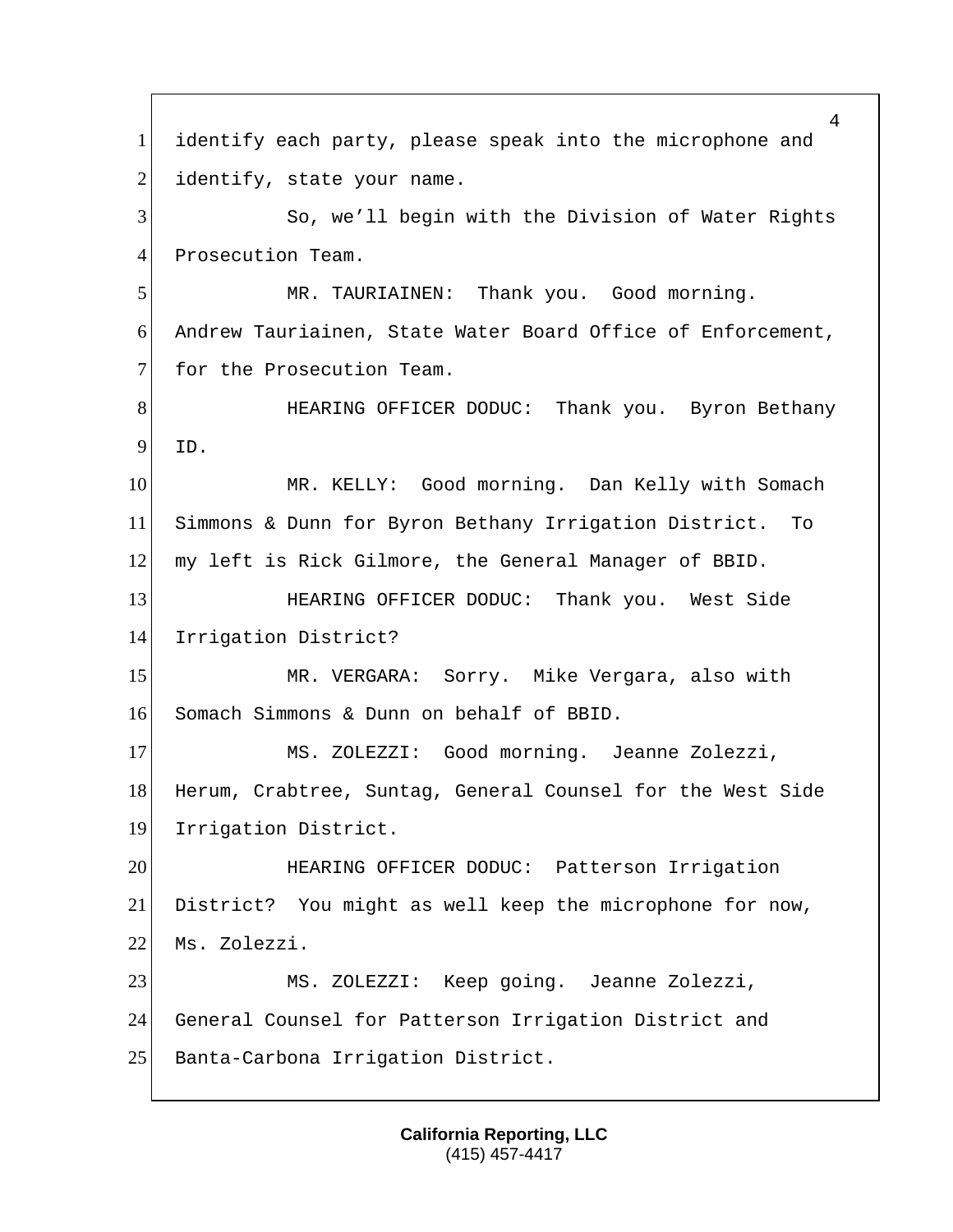5 1 **HEARING OFFICER DODUC:** Thank you. So efficient,  $2$  good start. 3 South Delta Water Agency? 4 MR. RUIZ: Good morning. Dean Ruiz for South 5 Delta Water Agency. 6 HEARING OFFICER DODUC: Thank you. Central Delta 7 Water Agency. 8 MS. SPALETTA: Good morning. Jennifer Spaletta 9 for Central Delta Water Agency. 10 **HEARING OFFICER DODUC:** Richard Morat? 11 MR. MORAT: Richard Morat for Richard Morat. 12 **HEARING OFFICER DODUC:** I guess one should always 13 be for oneself. 14 City and County of San Francisco? 15 MR. KNAPP: Jonathan Knapp for the City and 16 County of San Francisco. And to my right I have Robert 17 Donlan from Ellison, Schneider & Harris, outside counsel 18 for the City and County. 19 HEARING OFFICER DODUC: Thank you. California 20 Department of Water Resources? 21 MS. MC GINNIS: Robin McGinnis, Attorney for the 22 California Department of Water Resources. 23 HEARING OFFICER DODUC: San Joaquin Tributaries 24 Authority? 25 MR. O'LAUGHLIN: Good morning. Tim O'Laughlin,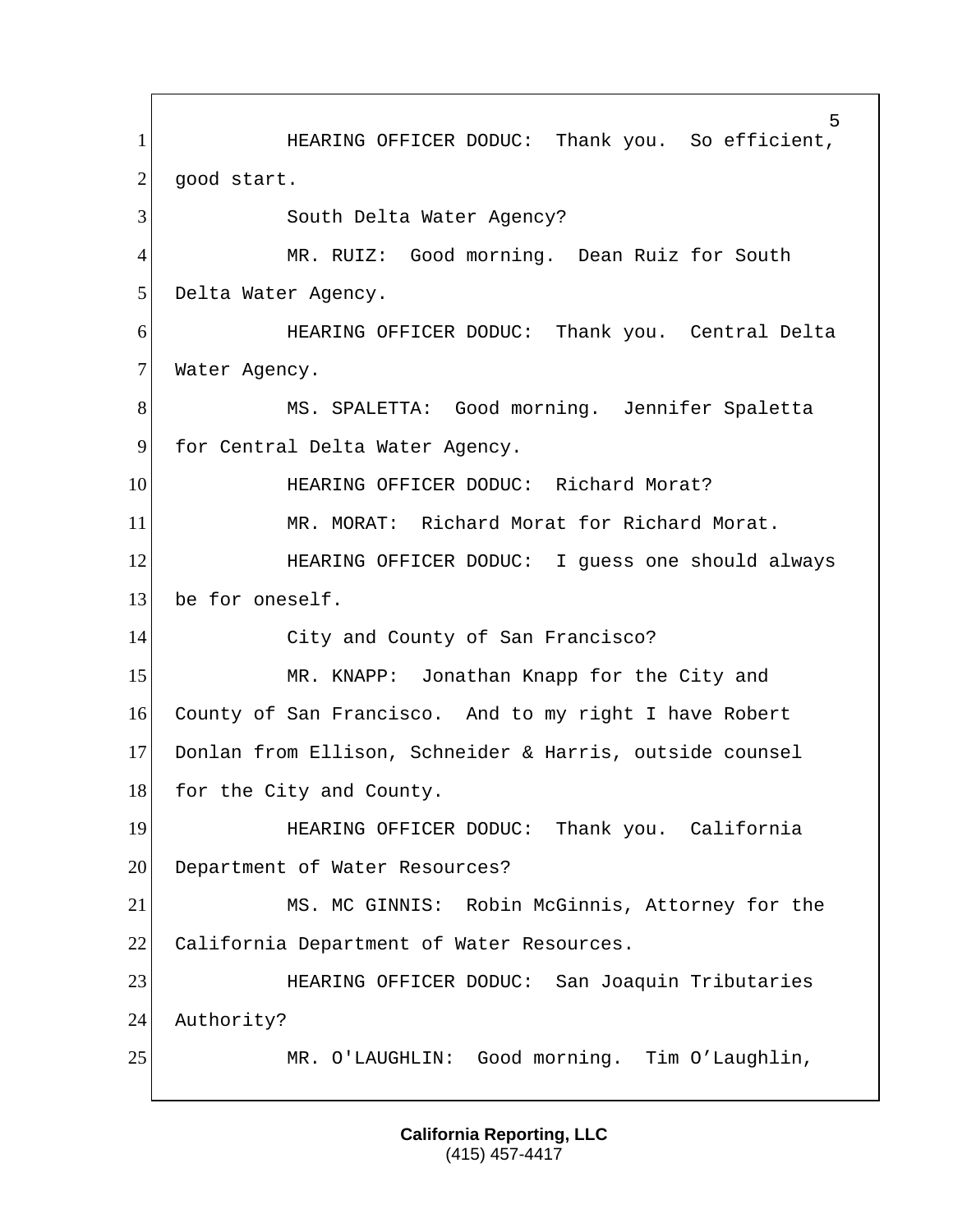1 San Joaquin Tributaries Authority. 2 MS. KINCAID: Valerie Kincaid, also for the San 3 Joaquin Tributaries Authority. 4 **HEARING OFFICER DODUC:** State Water Contractors? 5 MS. MORRIS: Good morning. Stefanie Morris, 6 General Counsel, State Water Contractors. 7 HEARING OFFICER DODUC: Westlands Water District? 8 MS. AKROYD: Good morning. Rebecca Akroyd, 9 Kronick, Moskovitz, for Westlands Water District. 10 And to my left, Phil Williams, Deputy General 11 Counsel for Westlands Water District. 12 **HEARING OFFICER DODUC:** Thank you. Have I 13 identified all the parties? 14 All right. All right, a couple of quick items. 15 Let's begin with Mr. Morat. I understand from your 16 November 30th e-mail that you have a timing issue and need 17 to provide your BBID Phase II testimony during the week of 18 March 21st. We will make sure you have that opportunity. 19 And, if necessary, we'll take you out of sequence in order 20 to do so on Friday, March 25th. 21 MR. MORAT: Thank you. 22 **HEARING OFFICER DODUC:** All right. Mr. Knapp, 23 your Notice of Intent to Appear for the BBID Hearing on 24 behalf of the City and County of San Francisco indicated 25 that you intend to call Daniel Steiner as a witness.

> **California Reporting, LLC** (415) 457-4417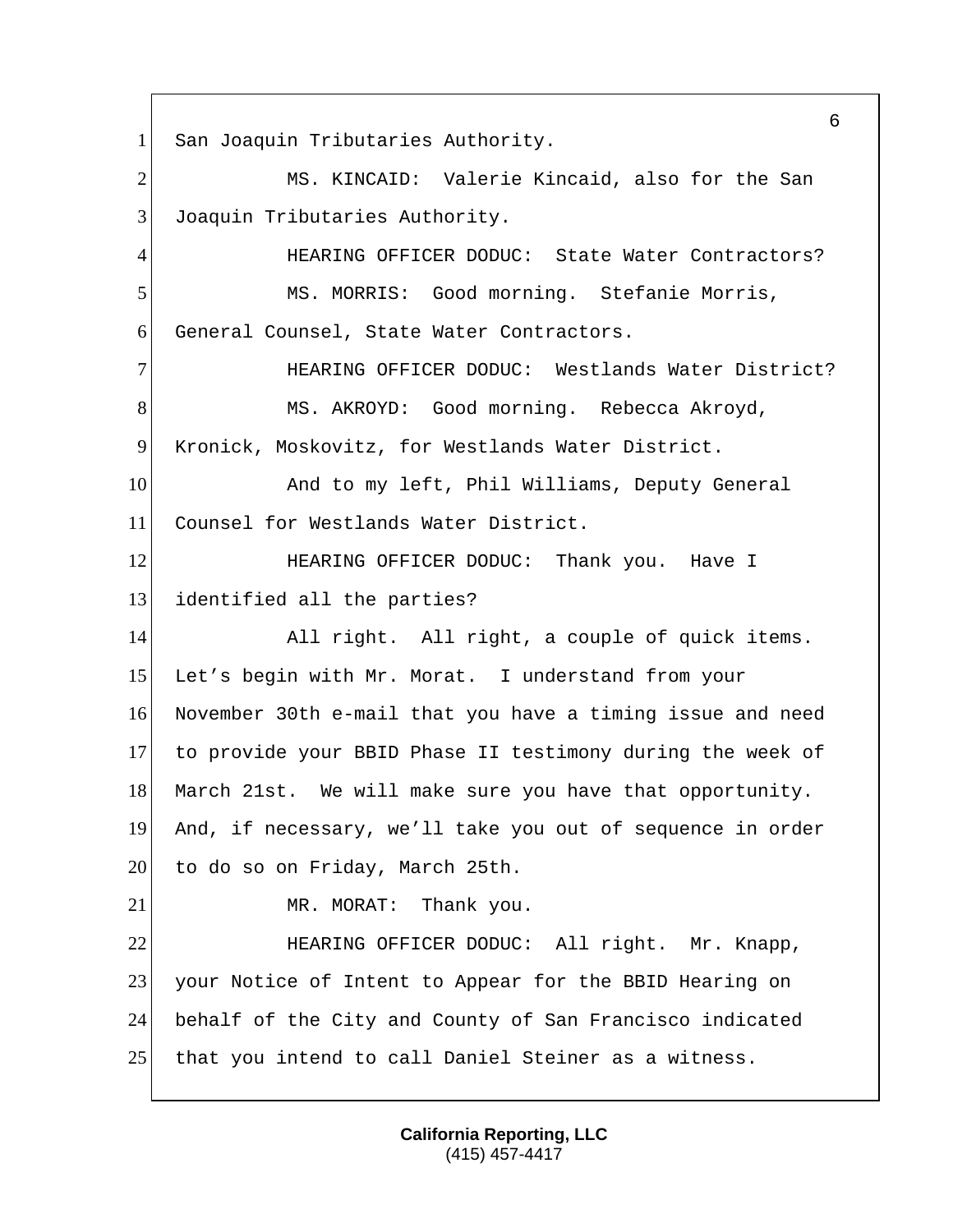7 1 However, you did not submit any testimony for him. Do you, 2 at this time, anticipate participating by Cross-Examination 3 or Rebuttal, only? 4 MR. KNAPP: That is correct. Would you like us 5 to submit a Revised Notice of Intent to Appear? 6 HEARING OFFICER DODUC: Is that absolutely 7 necessary? Well, we have it on record. That's good 8 enough. 9 MS. KUENZI: No, I don't think you need to do 10 that. Thank you. 11 MR. KNAPP: Okay, thanks. 12 **HEARING OFFICER DODUC:** All right. The third 13 item, Ms. Zolezzi, Mr. -- well, not Mr. Herrick, but Mr. 14 Ruiz, right, and Ms. Spaletta, you jointly submitted 15 exhibits on behalf of West Side, South Delta, and Central 16 Delta, which I'm very pleased by. Are you planning on 17 coordinating on other aspects of the hearings? 18 MS. ZOLEZZI: Other than that particular 19 testimony? 20 **HEARING OFFICER DODUC:** In terms of Direct, 21 Cross. I mean, are you coordinating on --22 MS. ZOLEZZI: We will attempt to coordinate 23 whenever we can. In particular, as to those witnesses, 24 yes, our Direct testimony will be coordinated. As opposed 25 to other Cross-examination, we will not necessarily be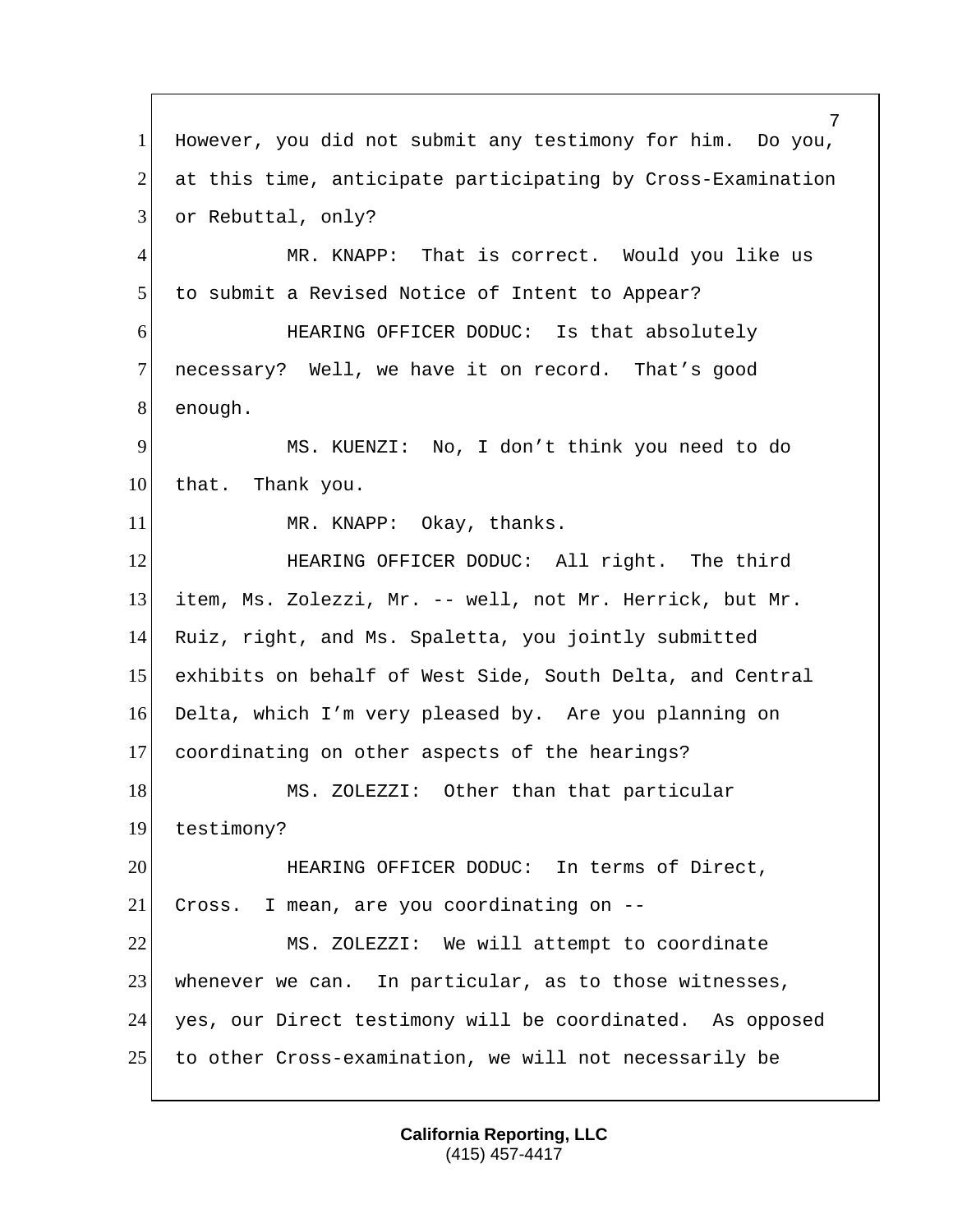coordinating those issues.

| $\overline{2}$ | HEARING OFFICER DODUC: I see nodding of heads,              |
|----------------|-------------------------------------------------------------|
| 3              | so no one disagreed with that. All right, thank you.        |
| $\overline{4}$ | Any other housekeeping questions before we jump             |
| 5              | in?                                                         |
| 6              | All right, not seeing any, let's turn now to the            |
| $\tau$         | meatier topics for today. We'll begin with Ordering Time    |
| 8              | Limits for Opening Statements and Direct testimony. Okay,   |
| 9              | to be clear, only one written Opening Statement, which I    |
| 10             | may also refer to as Opening Brief, may be submitted by     |
| 11             | each party in each proceeding.                              |
| 12             | Written Opening Statements shall not exceed 10              |
| 13             | pages in length, double-spaced, in 12 point font. I prefer  |
| 14             | Arial, but will accept other fonts.                         |
| 15             | Alternatively, parties may file a Joint Opening             |
| 16             | Statement of up to a maximum of 20 pages in length, in each |
| 17             | proceeding.                                                 |
| 18             | A written Rebuttal of Written Opening Statements            |
| 19             | will not be accepted. The opportunity to respond in         |
| 20             | writing to Opening Statements is in your Closing Briefs.    |
| 21             | We will now, all of the parties, to make a single           |
| 22             | or Opening Statement that addresses both phases of both     |
| 23             | hearings and that will be heard before we proceed to        |
| 24             | summaries of Direct testimony in Phase I.                   |
| 25             | Opening Statements should briefly summarize the             |
|                |                                                             |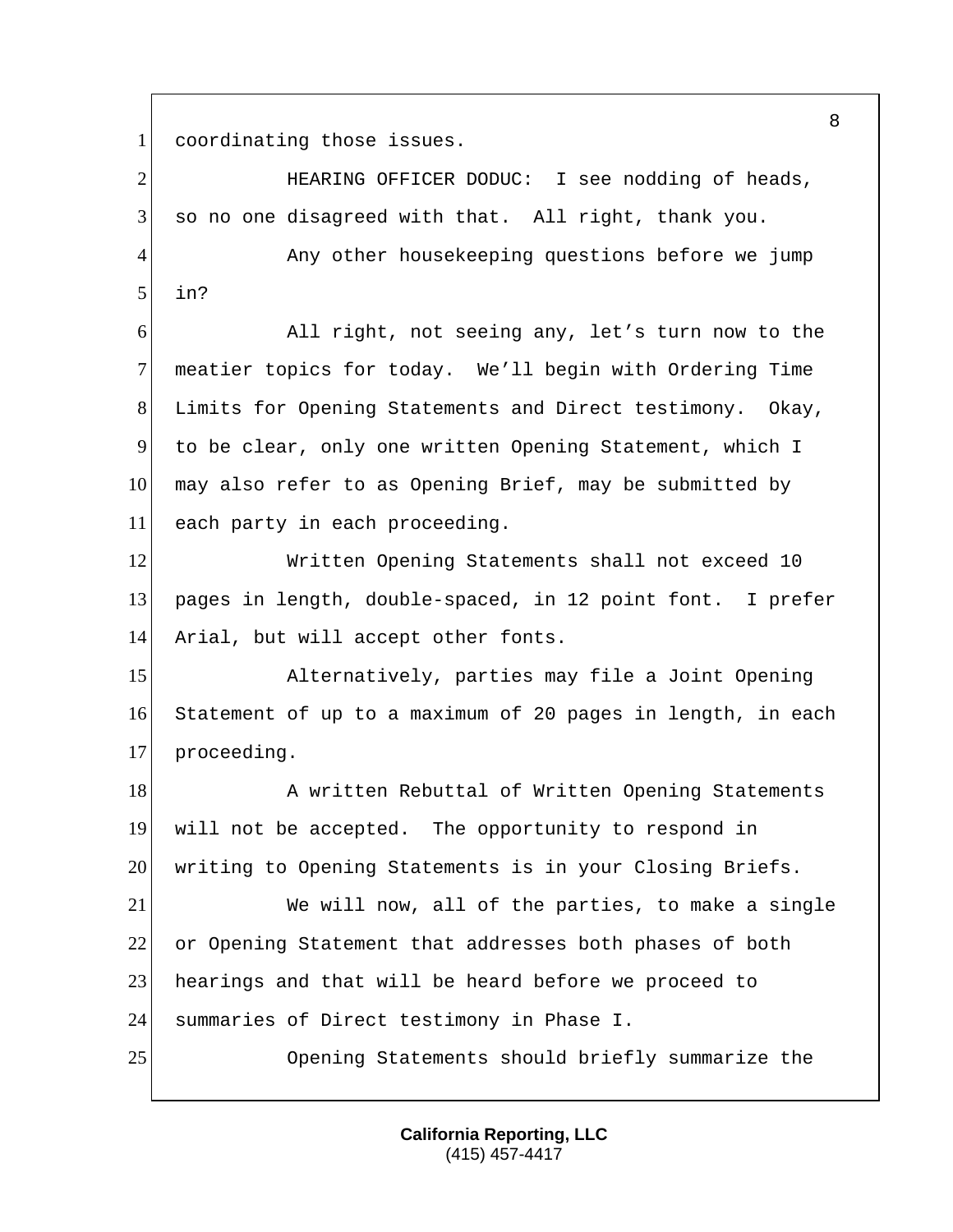parties' objectives in the case, their major points they 2 intend to establish, and the relationship between the major 3 points and the key issues.

 Policy-oriented statements may also be included 5 in the Opening Statements.

 So, Opening Statements will be presented in the following order, according to the stated time limits. A party may choose to combine their allowed time with that of other parties. However, if you do that, we need to be informed of these changes. And if you have that today, that would be most helpful.

12 So in this order, Division of Water Rights Prosecution Team, BBID and West Side. Each of you will 14 have 20 minutes for your opening statement.

15 All other the parties will be limited to five minutes each and will proceed in the following order. South Delta, Mr. Morat, Central Delta, City and County of 18 San Francisco, San Joaquin Tributaries Authority, California Department of Water Resources, State Water Contractors, Patterson Irrigation District, Banta-Carbona Irrigation District, and Westlands Water District. 22 Questions, comments on this? All right, we're 23 off to a great start.

 Now, let's move on to Phase II. That was for Phase I. So, let's move on to Phase II, Summaries of

> **California Reporting, LLC** (415) 457-4417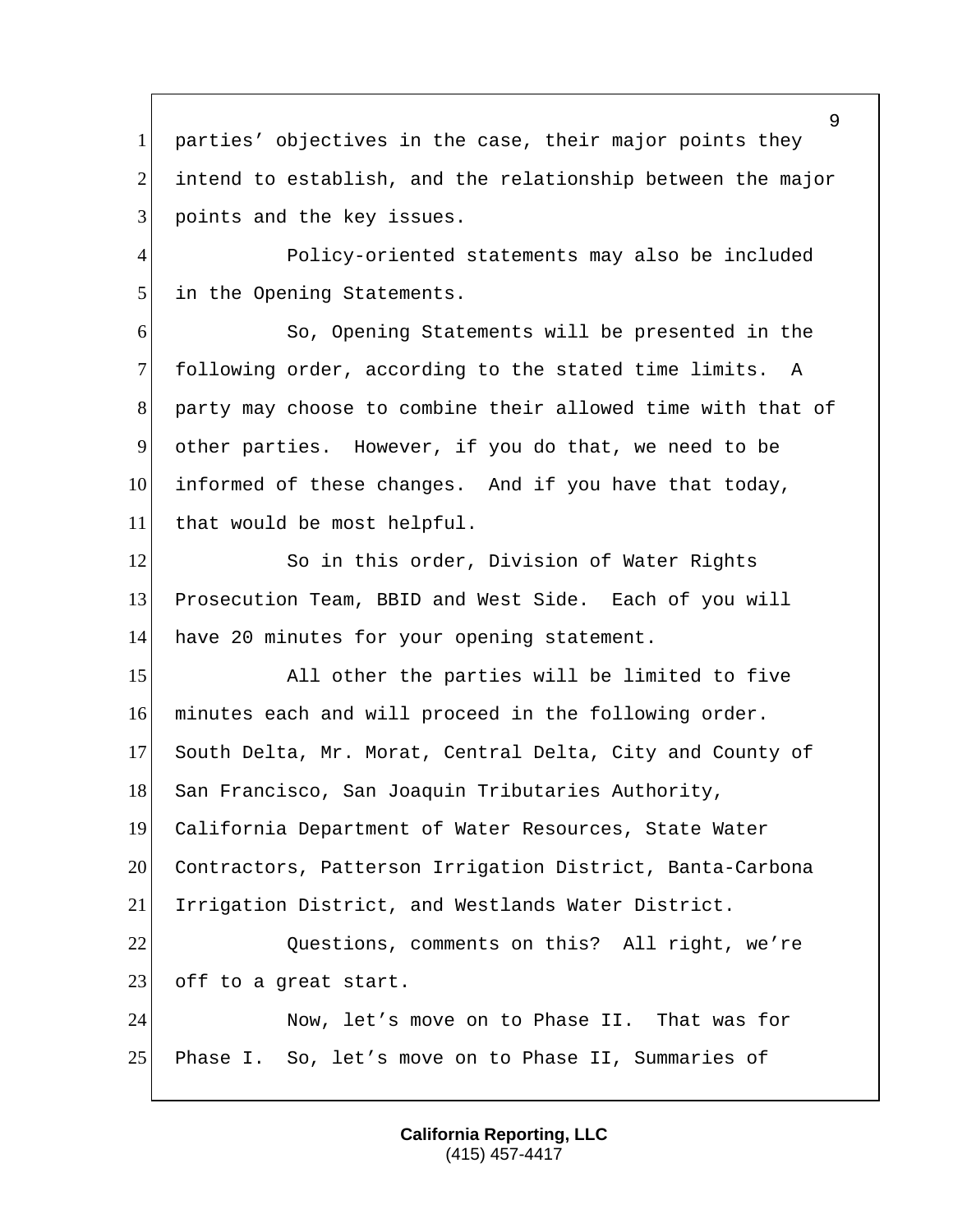Direct Testimony for Phase II of BBID will be presented in 2 the following order. The Division of Water Rights Prosecution Team, then Byron Bethany Irrigation District. Each of you will have one hour. Then South Delta Water Agency -- did I miss something? Oh, that was Opening Statement. Okay, I'm being 7 too efficient. Sorry about that. 8 Direct testimony, okay. Witnesses should only summarize the key points in their written testimony and 10 should not read their written testimony into the record. Also, please don't make any legal or policy arguments during the evidentiary portion of the hearing through the presentation of Direct testimony, Cross- Examination, or otherwise. 15 So, Phase I of the Direct Testimony will be presented in the following order and within these time limits. Division of Water Rights Prosecution Team will 18 have an hour and a half. Likewise, Byron Bethany. And then West Side Irrigation District. Each of you an hour and a half. South Delta Water Agency will be fourth, with 21 30 minutes. 22 Keep in mind that even with these time limits and other time limits that we'll be discussing today, we will move things along if we feel that the testimony is 25 stagnating. So, keep that in mind.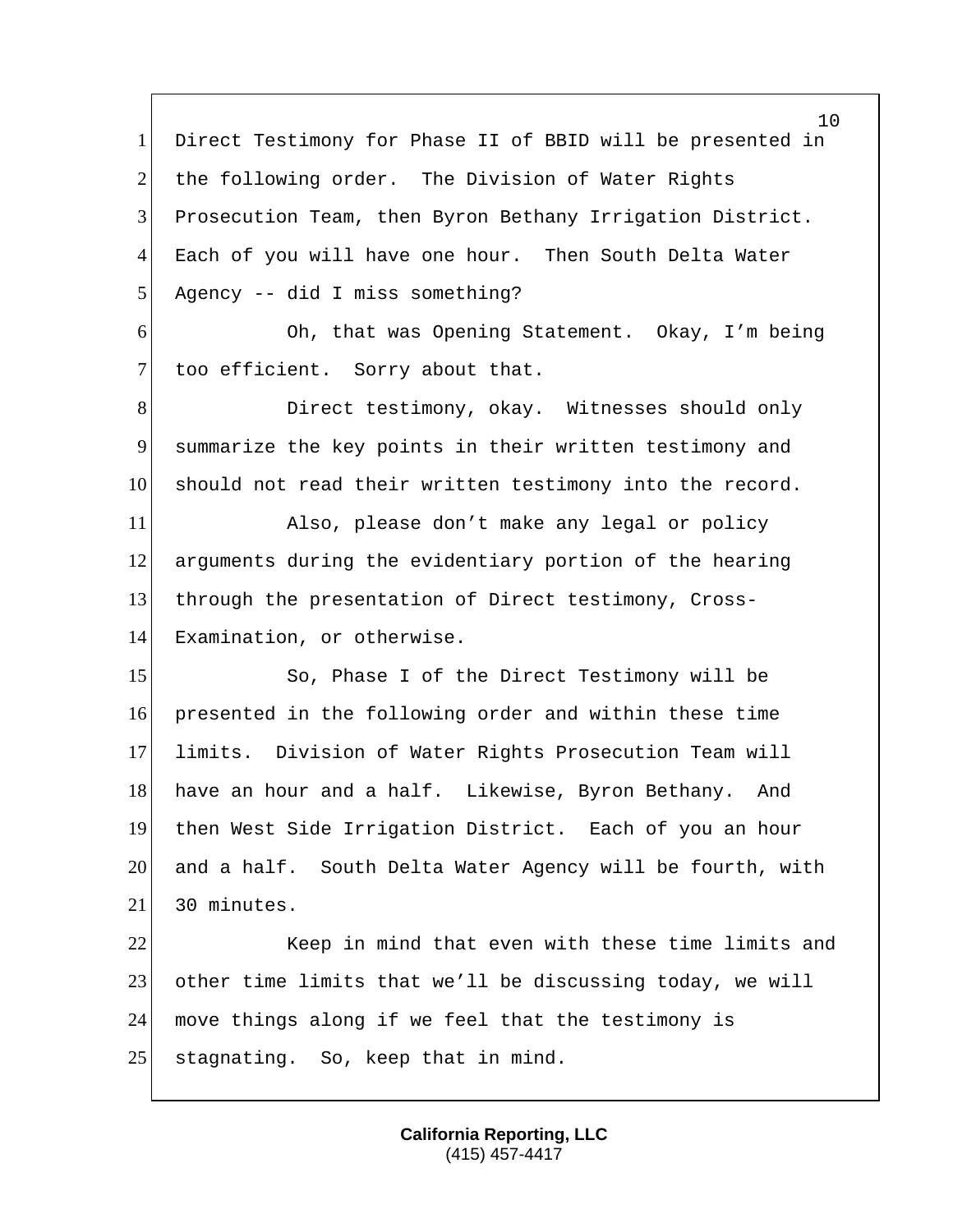11 1 Okay, so that was Direct Testimony for Phase I. 2 MR. O'LAUGHLIN: Ma'am, I have a quick --3 HEARING OFFICER DODUC: Mr. O'Laughlin. 4 MR. O'LAUGHLIN: Thank you. I have a quick 5 question. In regards to the no policy and no legal 6 testimony in Direct testimony, do you envision that being 7 cleaned up by motions in limine being brought by the 8 parties ahead of time? 9 HEARING OFFICER DODUC: And we also ask for 10 briefs. 11 MR. O'LAUGHLIN: Okay, thank you. 12 **HEARING OFFICER DODUC:** Okay. Sorry for my 13 jumping around there. So, that's an hour and a half each 14 for Division of Water Rights, Bryon Bethany, West Side, and 15 30 minutes for South Delta. 16 Now, Phase II. I was so eager to get to Phase 17 II. Again, Phase II for BBID, the Water Rights Prosecution 18 Team, followed by Bryon Bethany, each having an hour. The 19 South Delta Water Agency will have 20 minutes. And Mr. 20 Morat, you will have 10, as requested. 21 Questions, comments? 22 Phase II for West Side will, again, start with 23 the Division of Water Rights Prosecution Team, with one 24 hour. West Side Irrigation District with one hour. And 25 South Delta with 20.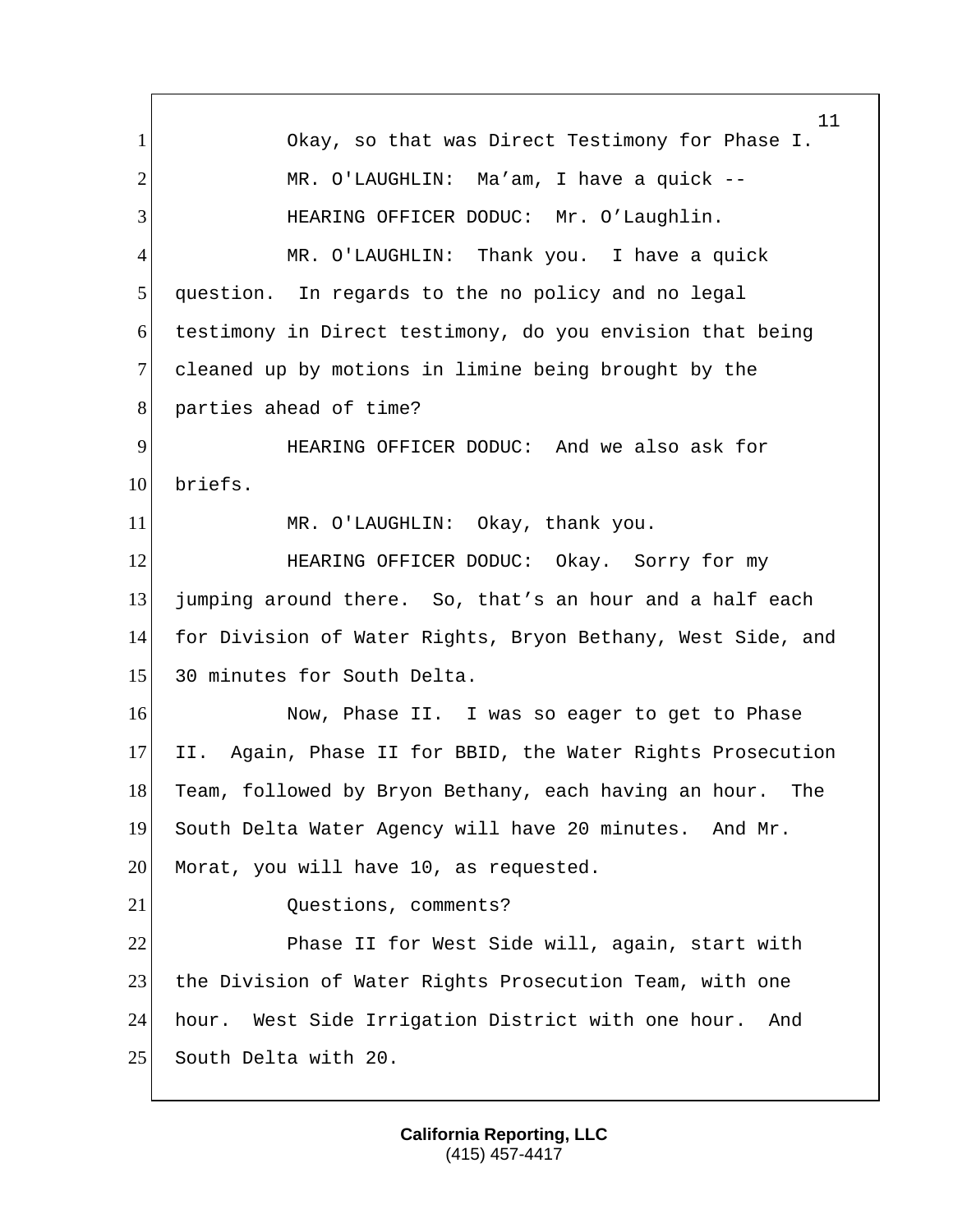Questions, comments? Mr. Kelly has his hand 2 right there. No, all right.

 Let's move on to Order and Time Limits for Cross- Examination. I will remind you that Cross-Examination is not limited to the scope of Direct testimony. Cross- Examination must, however, be limited to the factual issues in dispute. The scope of Cross-Examination of any Redirect or Rebuttal testimony will be limited to the scope of the 9 Redirect or Rebuttal testimony, respectively.

 Parties may choose to combine your allowed time for Cross-Examination. However, if you do, please inform 12 us ahead of time.

 Okay, so let's -- specifically, for Phase I, Cross-Examination will be conducted in the following order. The Prosecution Team, BBID, West Side. Each of these parties will have one hour to conduct Cross-Examination per witness or panel of witnesses.

18 All other parties will be limited to 10 minutes per witness or panel of witnesses, and will proceed in the following order. South Delta, then Central Delta, City and County of San Francisco, San Joaquin Tributaries Authority, followed by Department of Water Resources, then 23 the State Water Contractors, then Patterson Irrigation District, Banta-Carbone, and then Westlands. 25 MR. KELLY: What number did I --

> **California Reporting, LLC** (415) 457-4417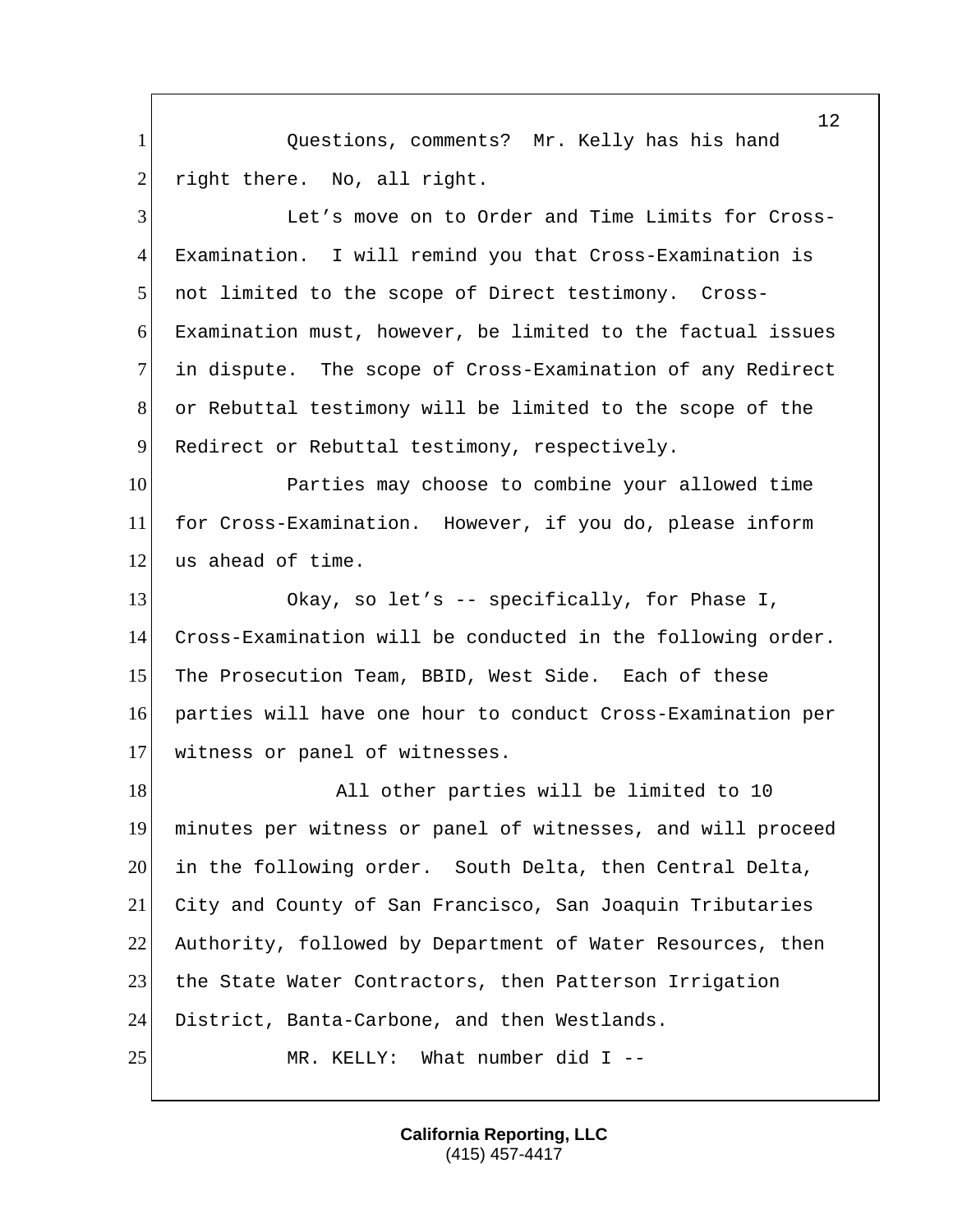13 1 HEARING OFFICER DODUC: Mr. Kelly? 2 MR. KELLY: Yes, thank you. Is the Cross-3 Examination going to follow directly behind Direct 4 testimony? And the reason I ask this is because you talked 5 about Direct for Phase I, and then Phase II, and then 6 Cross. 7 HEARING OFFICER DODUC: Yes. 8 MR. KELLY: So that it will be Direct testimony,  $9$  Cross  $-$ 10 **HEARING OFFICER DODUC:** Yes, Direct testimony for 11 Phase I, Cross for Phase I. 12 MR. KELLY: Thank you. 13 MR. VERGARA: I also have a question. 14 HEARING OFFICER DODUC: Yes. 15 MR. VERGARA: You mentioned that you would keep 16 things moving along if they looked like they were slogging 17 a bit. But what about the reverse of that? Will you allow 18 more time in the event it looks like that's required? 19 HEARING OFFICER DODUC: If it's appropriate. If 20 you make a convincing case as to why it's relevant, why 21 it's necessary, and we feel that it's appropriate. 22 Ms. Spaletta? 23 MS. SPALETTA: I think Mr. O'Laughlin was first, 24 but I can go ahead. 25 HEARING OFFICER DODUC: Oh, I always save Mr.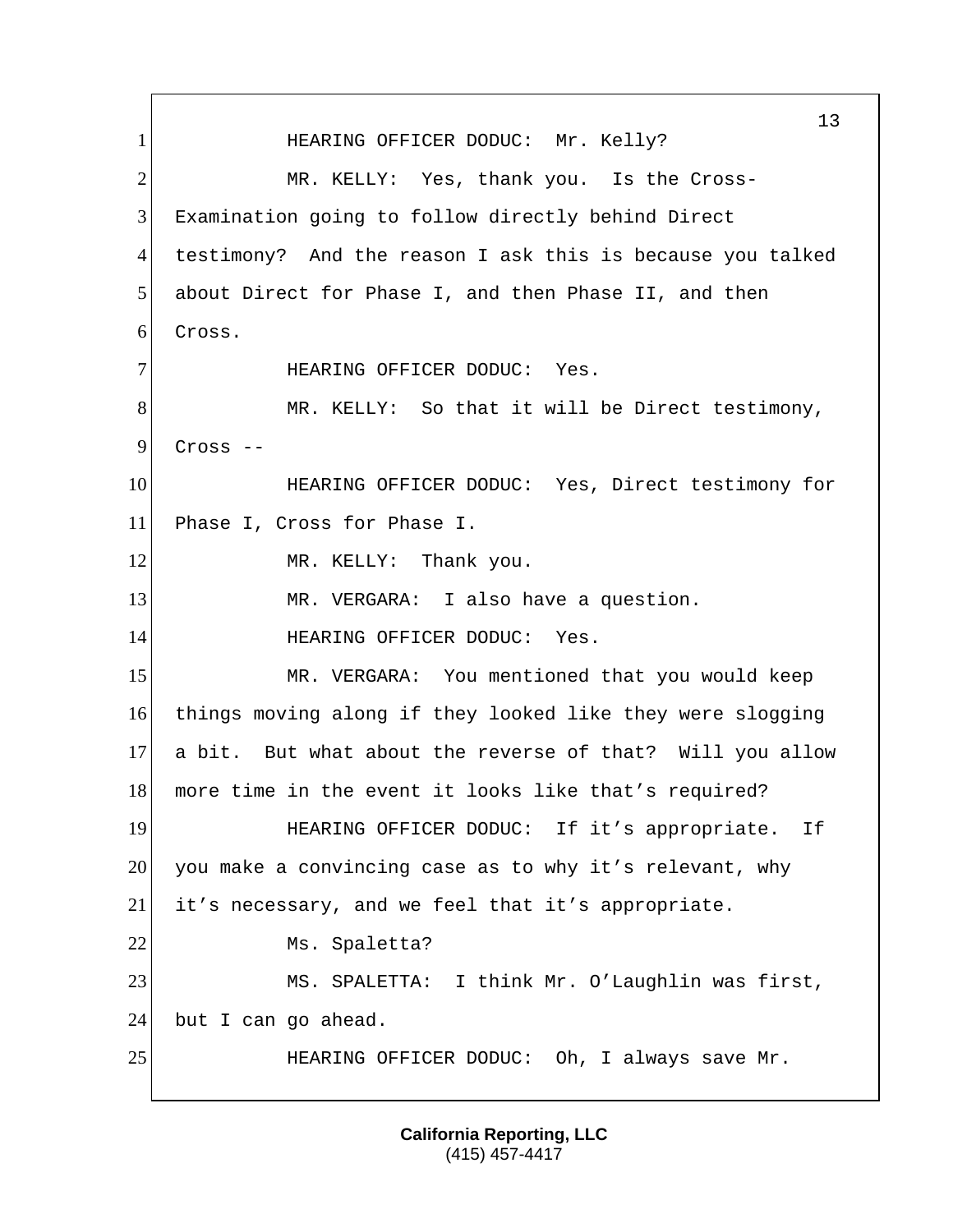O'Laughlin for last.

| $\overline{2}$ | MS. SPALETTA: Okay, good. I do have a question              |
|----------------|-------------------------------------------------------------|
| 3              | about the time limits. I think you said per witness or per  |
| 4              | panel. For example, in this case the Prosecution Team's     |
| 5 <sup>1</sup> | written testimony for their witnesses is rather voluminous. |
| 6 <sup>1</sup> | I think Ms. Mrowka, Mr. Coats and Mr. Yeazell each          |
| $\tau$         | presented almost 20 pages of written testimony. So, if we   |
| 8              | were to combine them on a panel, I'm understanding your     |
| 9              | ruling that our -- for example, BBID and West Side's Cross  |
| 10             | would be limited to one hour for the panel, whereas --      |
| 11             | HEARING OFFICER DODUC: That's correct.                      |
| 12             | MS. SPALETTA: Yeah, whereas if they were                    |
| 13             | separate, it would be one hour each. I'm a little           |
| 14             | concerned that that may be insufficient given the breadth   |
| 15             | of the written testimony that was submitted by the          |
| 16             | Prosecution Team.                                           |
| 17             | HEARING OFFICER DODUC: Thank you. Mr.                       |
| 18             | O'Laughlin, you now may speak.                              |
| 19             | MR. O'LAUGHLIN: Thank you. Actually, I want to              |
| 20             | join in that. It's a problem, I think, with these panels.   |
| 21             | I understand the efficiency in the panels and wanting to do |
| 22             | But on Cross-Examination it's pretty clear here,<br>that.   |
| 23             | when you look at the breadth of the testimony being given,  |
| 24             | that there is three or four key witnesses. And those        |
| 25             | witnesses should be taken individually, in the time limits  |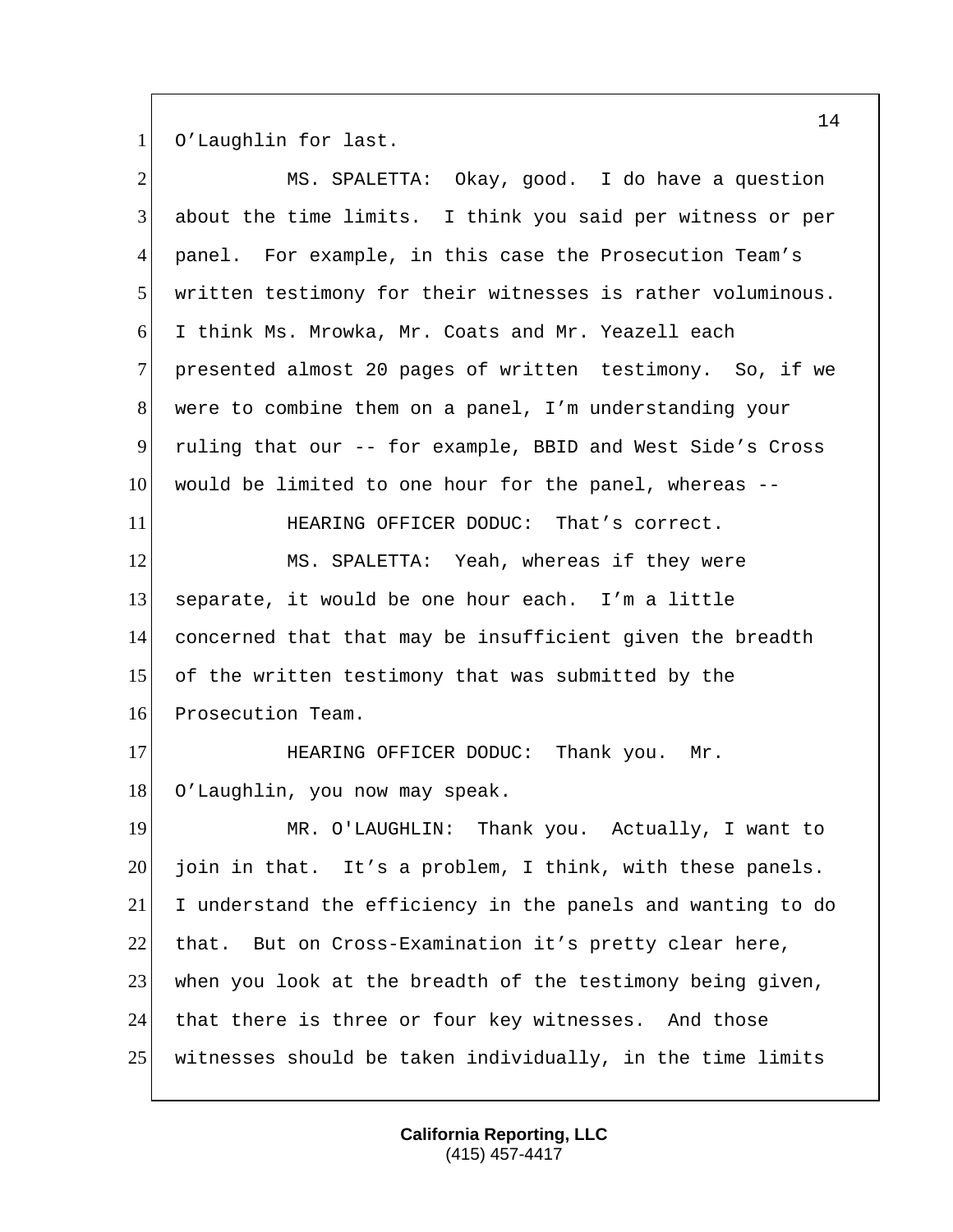1 allocated to those. And then if there's other witnesses, I 2 won't say that they're less important, but they probably 3 aren't as meaningful, and we can look at those maybe in 4 panels, or less Cross-Examination time on those. 5 But I think given the -- if you look at who's 6 being proposed, and like Jennifer said, the depth of the 7 presentation being made, I think doing panels -- if you 8 were to put Coats and Yeazell up on a panel, it would be 9 very difficult for the SJTA, in 10 minutes, to Cross-10 Examine both of them. 11 So, I think if you look at that and maybe play  $12$  around with that a little bit, I think we all agree with 13 what we're trying to get at, spend the time on the 14 witnesses that are important and on the ones that are less 15 important lower the time limit. 16 **HEARING OFFICER DODUC:** Thank you. I hear your 17 concerns and I appreciate them. Let's stick with these, 18 initially, as I answered the other question. We'll make 19 that decision as we go along with the Cross-Examination. 20 If you keep our interest, if you keep it moving, if you 21 make it relevant we'll consider, then, extending the time 22 limits. 23 But for planning purposes let's see if we can at 24 least start with that. 25 MR. O'LAUGHLIN: Well, and if I may, I have one

> **California Reporting, LLC** (415) 457-4417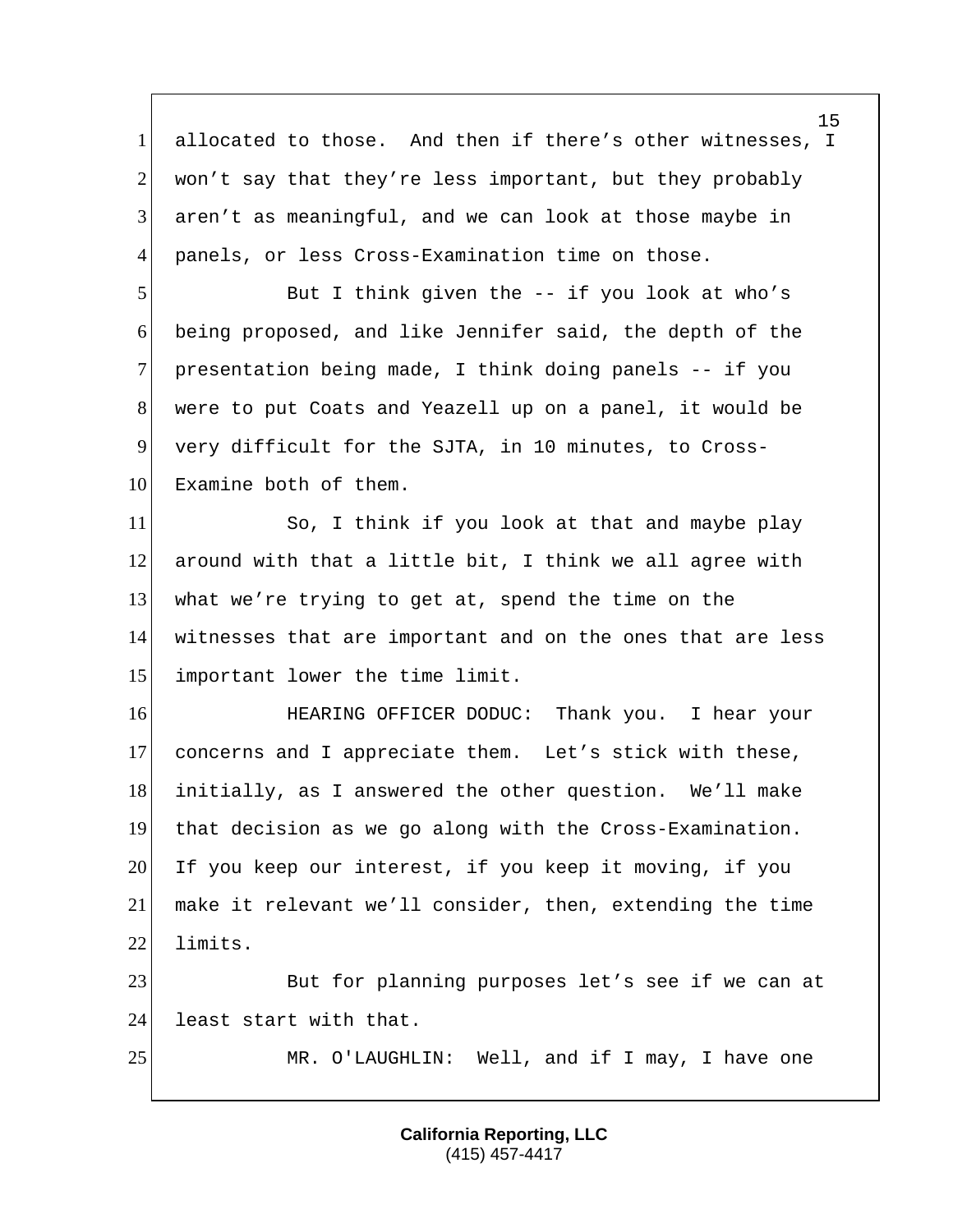16 1 follow-up question. Will we know ahead of time if the 2 Prosecution Team is going to be calling witnesses 3 individually or as panels? That's important for us to try 4 to coordinate on our side, as well. 5 HEARING OFFICER DODUC: Would the Prosecution 6 Team like to address that? 7 MR. TAURIAINEN: The witnesses will be in a 8 panel. 9 HEARING OFFICER DODUC: Thank you. Mr. 10 O'Laughlin, we aim to please. 11 Ms. Spaletta? 12 MS. SPALETTA: Could we clarify whether all of 13 the witnesses will be on one panel or whether there will be 14 multiple panels of combinations for their witnesses? 15 HEARING OFFICER DODUC: Please address? 16 MR. TAURIAINEN: I can't imagine why I would want 17 multiple panels. 18 HEARING OFFICER DODUC: But you reserve the right 19 just in case. 20 MR. TAURIAINEN: Yes, yes. 21 HEARING OFFICER DODUC: See, I'm beginning to 22 know you guys. 23 Ms. Zolezzi -- oh, I'm sorry, Ms. Spaletta, were  $24$  you finished or  $-$ 25 MS. SPALETTA: I think that if all of the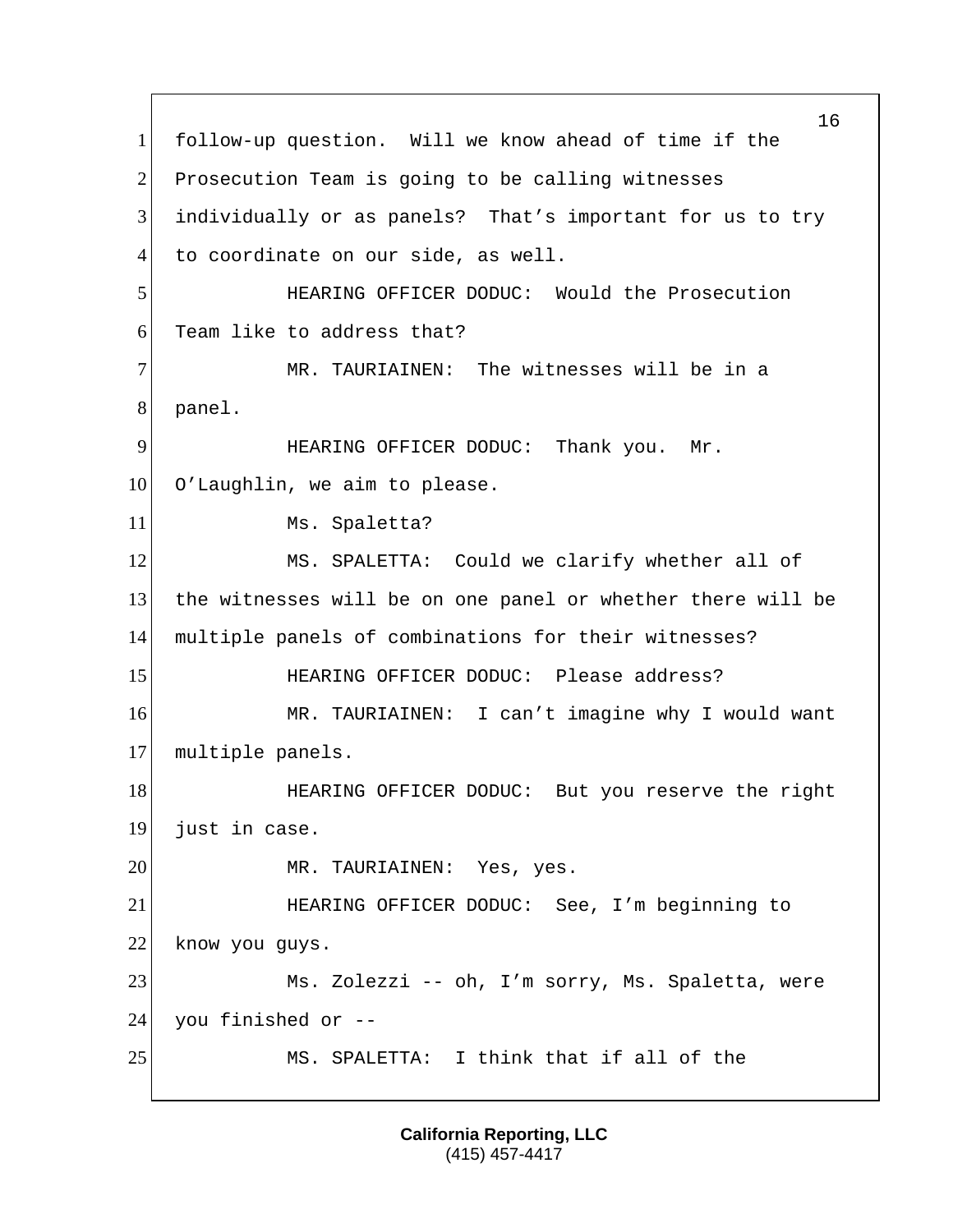witnesses are on one panel it could create tremendous 2 difficulty for Cross-Examination. For example, Mr. Nemeth, from DWR, has a very specific testimony about how he computes full natural flow. Whereas, Mr. Yeazell has a 5 very specific testimony about how he put together a rather complex Excel workbook. They really have almost nothing to 7 do with each other, other than data entry.

8 So, it would be extremely difficult to have them on the same panel and it could end up being very confusing. So, I think we do need to just be very careful with the Cross-Examination because Cross-Examination would need to be directed at a specific witness. And another witness on the panel should not be allowed to answer the question.

 So, I'm concerned about having all of the Prosecution Team's witnesses on one panel. I think it will be prejudicial for time limit purposes. But I also think it's going to create a very confusing record given the 18 technical nature of what these witnesses are testifying to.

19 MR. O'LAUGHLIN: Well, in --

 HEARING OFFICER DODUC: Mr. O'Laughlin, I think 21 Ms. Zolezzi was next.

 MS. ZOLEZZI: And not to stretch this out, I 23 agree with Ms. Spaletta. I'm very concerned that a panel is being created, of witnesses who are not related to one another, in order to reduce the opportunity for Cross-

> **California Reporting, LLC** (415) 457-4417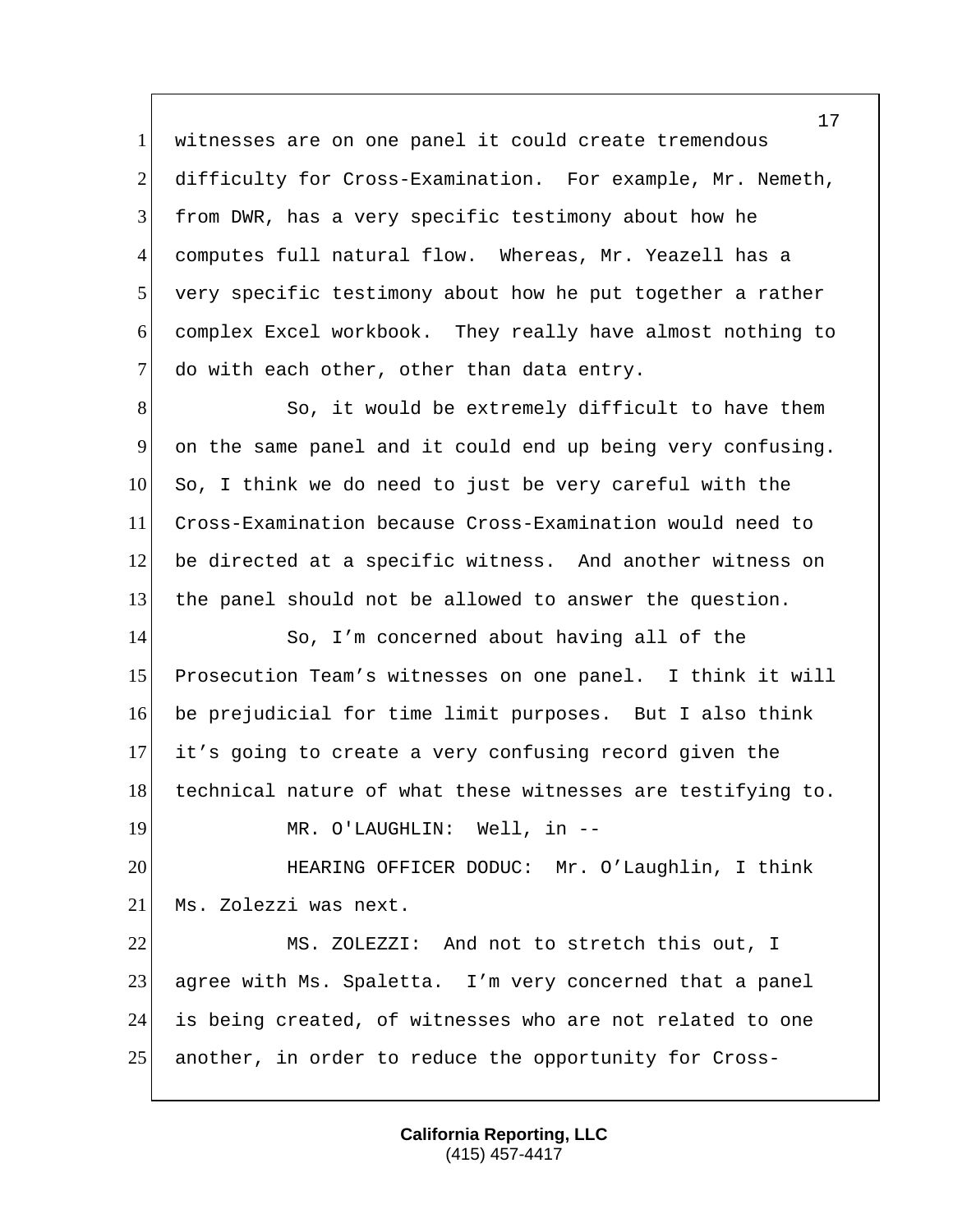1 Examination. These are very complex witness statements that we've seen. We don't intend to Cross-Examine for an hour just to fill it up. But if there is important information we're trying to elicit from these witnesses, we will, you know, reserve the right to object and request more time. 7 HEARING OFFICER DODUC: Thank you. 8 Now, Mr. O'Laughlin. MR. O'LAUGHLIN: I have every faith in the two Hearing Officers in making an orderly proceeding and protecting the procedural due process rights. But by the very nature of a panel of seven or eight, and you've put a time limit of 10 minutes on my client, then I get one minute per each witness. And I'm not saying that's going to happen. I mean, we can ask and I know you're very fair 16 in the heart of the matter. 17 But the way it's being set up right now, and I 18 knew that that was coming, is that he's going to try to limit the exposure of his witnesses to Cross-Examination 20 and the procedural process rights of the rest of us. And my statement here, I'm going to go a little 22 bit beyond this on a legal matter. From a policy 23 perspective, I think it's very important that if we're going to continue forward, and I'm not saying we will or won't in the State, with a methodology through curtailment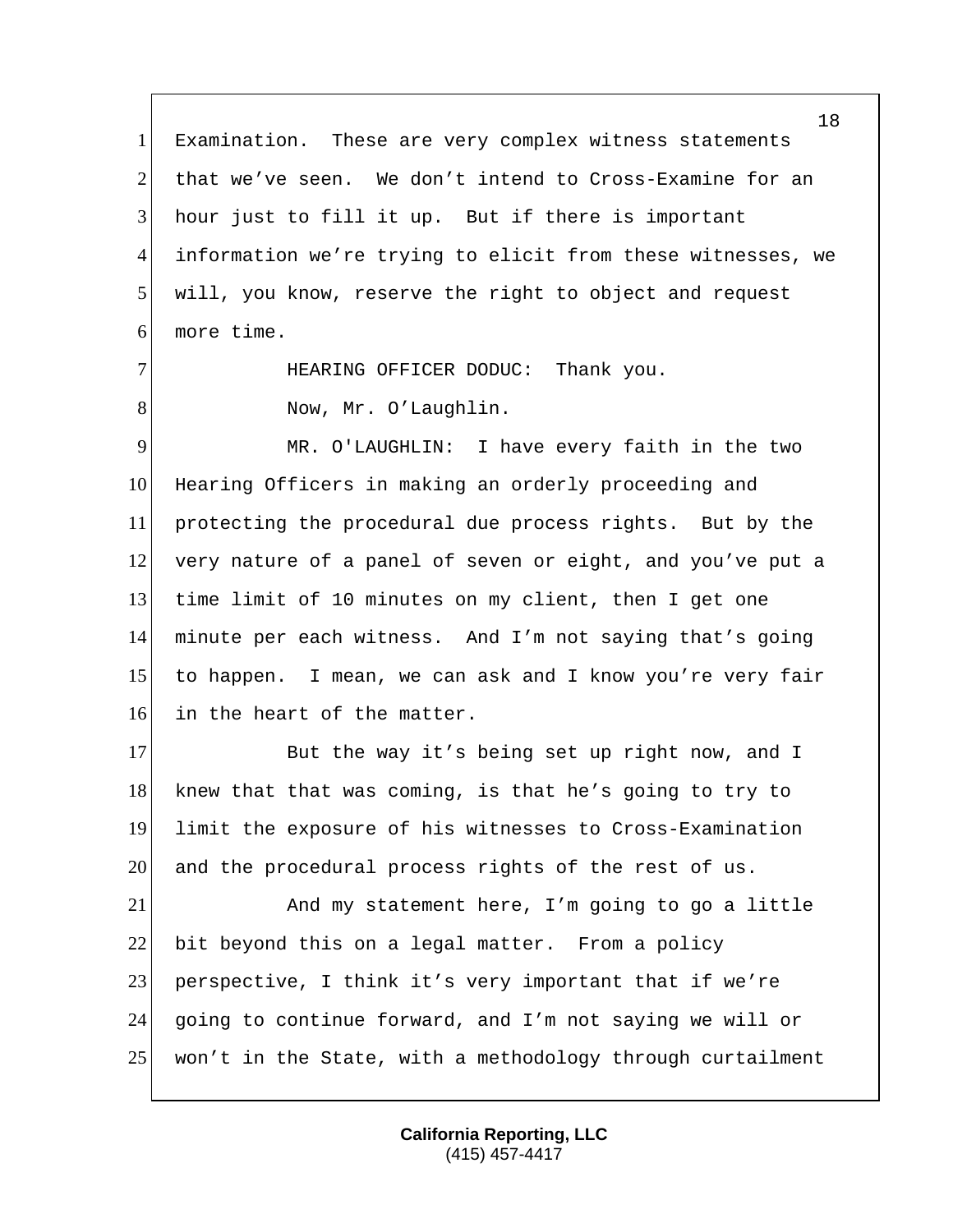1 as we currently are doing, and with this methodology that's 2 being employed that we fully explore that in this hearing 3 process.

4 And I'm just concerned that right off the bat, by 5 putting everybody in a panel and limiting the time  $6$  exposure, we're not going to have that ability to have that 7 thorough vetting that we should.

8 HEARING OFFICER DODUC: Thank you.

9 MR. O'LAUGHLIN: And that's just a policy 10 statement. Thank you.

**HEARING OFFICER DODUC:** No, thank you, I appreciate that. And at the risk of repeating myself for the third time, I am certainly not going to direct the Prosecution Team as to how they wish to present their witnesses. But it's Cross-Examination of those witnesses as a panel is something that -- you know, I'm aware of your concerns, now that you've raised it multiple times, and I will assure you again, for the third time, that the Vice Chair and I will exercise our authority as the Hearing 20 Officer to ensure that the Cross-Examinations are appropriate, and that adequate times are provided as 22 sufficient, as you convince us of the relevancy of your 23 Cross-Examination.

24 So, with that, I don't want to keep harping on 25 this issue. You have our assurance. We recognize that

> **California Reporting, LLC** (415) 457-4417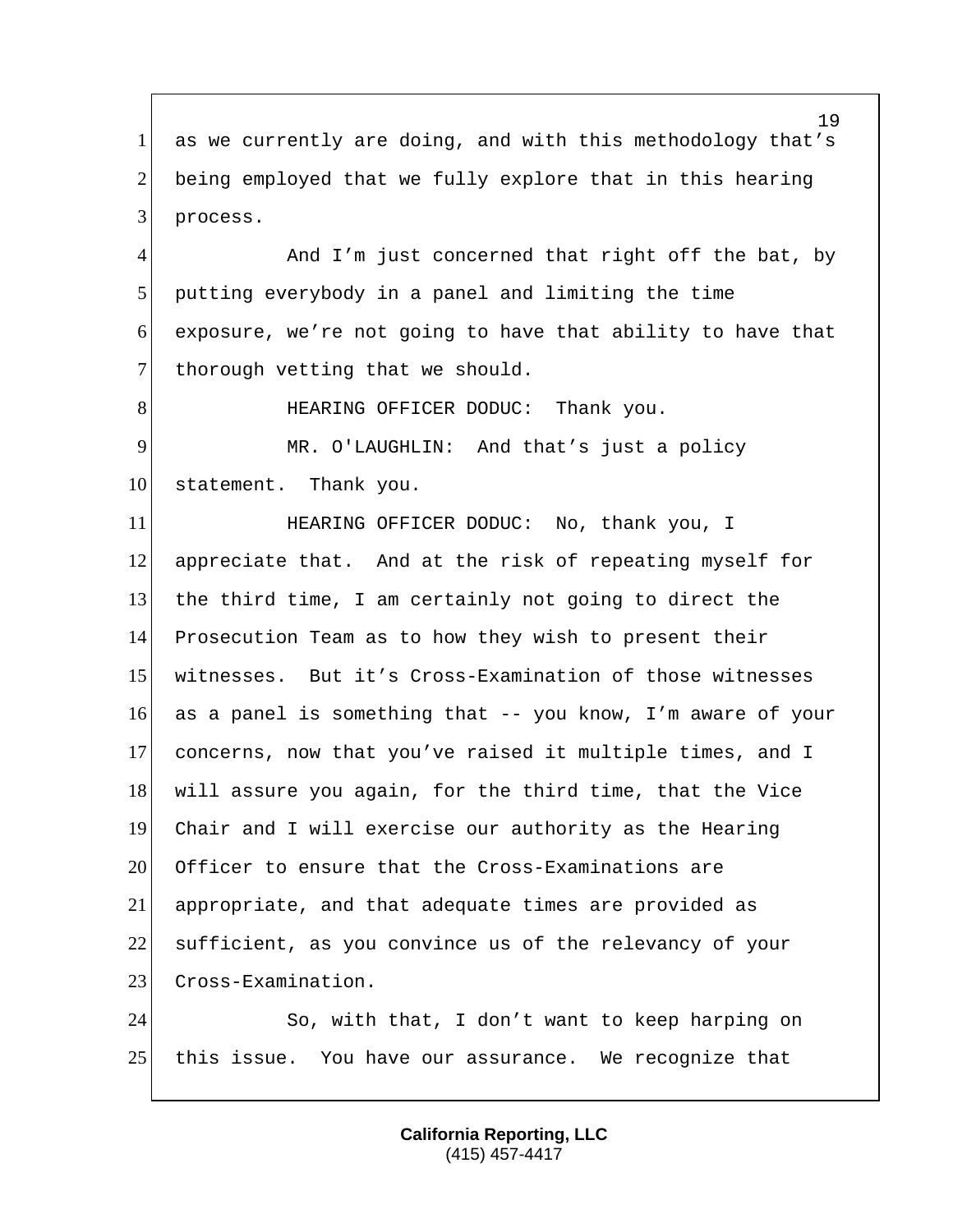there will be a challenge associated with it. These are 2 time frames for you to start to work with, to start to organize your thoughts. And we will issue rulings as appropriate during the Cross-Examination. Yes, the Prosecution Team. I still can't pronounce your last name. 7 MR. TAURIAINEN: Tauriainen. 8 HEARING OFFICER DODUC: Tauriainen. 9 MR. TAURIAINEN: Yes. 10 HEARING OFFICER DODUC: Thank you. MR. TAURIAINEN: Two very brief points. The first, and perhaps this will be a topic for later in this Pre-Hearing Conference, but depending on how the issues need to be presented in each phase, the Prosecution Team might not be putting all of its listed witnesses on in Phase I. 17 HEARING OFFICER DODUC: Correct. 18 MR. TAURIAINEN: The second point is there's a flip side to this whole time limit thing and that is that Byron-Bethany and West Side, and Central and South Delta are all sharing witnesses and exhibits. And they're essentially getting twice as much time as the Prosecution 23 Team, both for Direct and for Cross-Examination. 24 So, they're already getting three hours plus Tim's 10 minutes, and everybody else's extra time they're

> **California Reporting, LLC** (415) 457-4417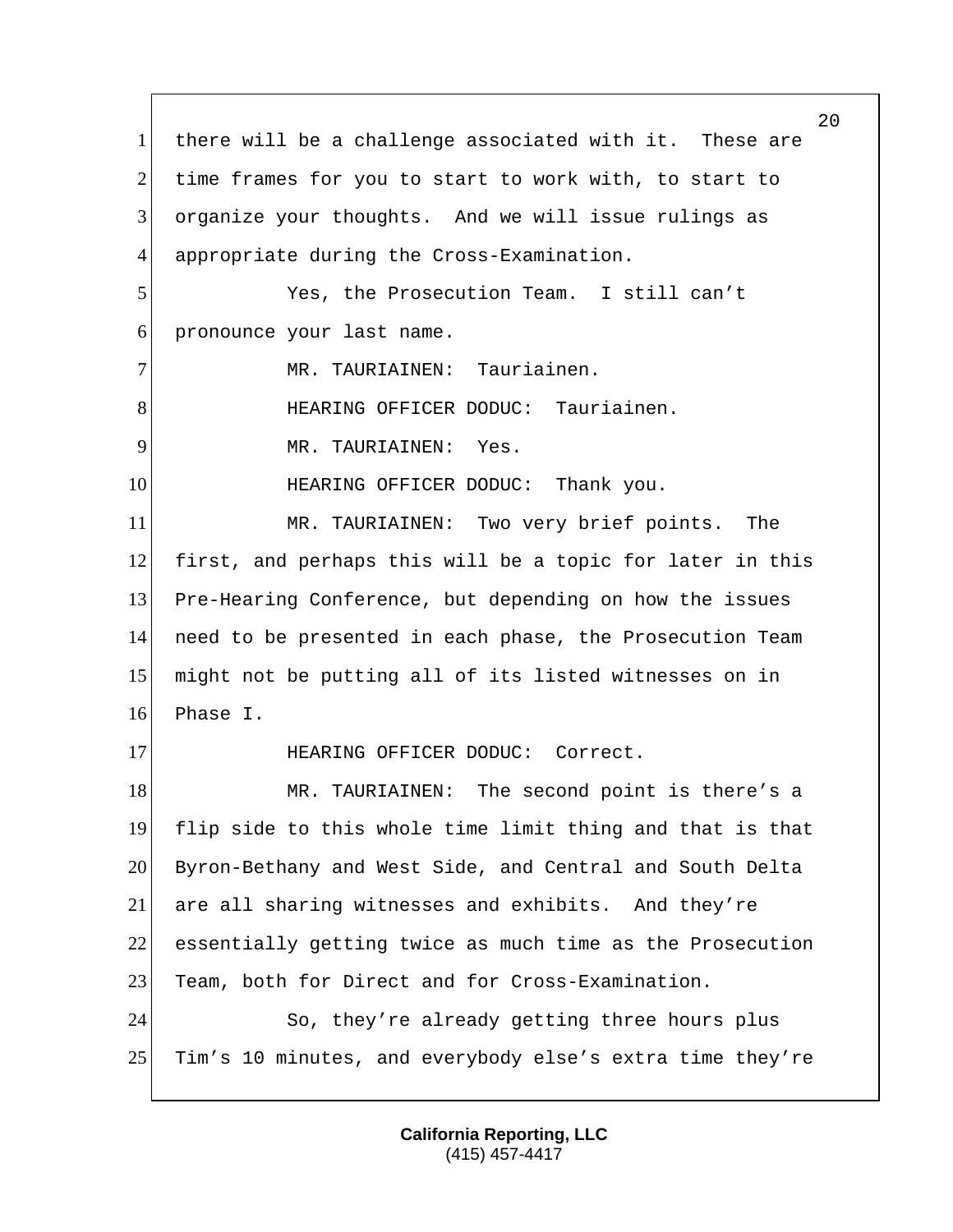1 going to request. So, I'm not sure exactly where the, you 2 know, due process issues lie because the Prosecution Team 3 is the one being restricted here. 4 HEARING OFFICER DODUC: All right. All right, 5 this is not the time for that argument. And I will say for 6 now, as you all know, it's the quality, not the quantity 7 that counts. And that was just Phase I. 8 For Phase II you will have more time for Cross-9 Examination, Mr. O'Laughlin. Cross-Examination in Phase II 10 of BBID will be conducted in the following order. 11 Prosecution Team, followed by BBID. Each of you 12 will be allowed one hour for your Cross-Examination per 13 witness or panel witnesses, with the caveat that the 14 Hearing Officer will provide additional time, as 15 appropriate. 16 All other parties will be limited to 10 minutes 17 per witness or panel of witnesses, and will proceed in the 18 following order. South Delta, Central Delta, City and 19 County of San Francisco, San Joaquin Tributaries Authority, 20 California Department of Water Resources, State Water 21 Contractors, Patterson Irrigation District, and then Banta-22 Carbona Irrigation District. 23 Let me finish up Phase II for West Side. Cross-24 Examination in Phase II of the West Side hearing will be 25 conducted in the following order. The Prosecution Team and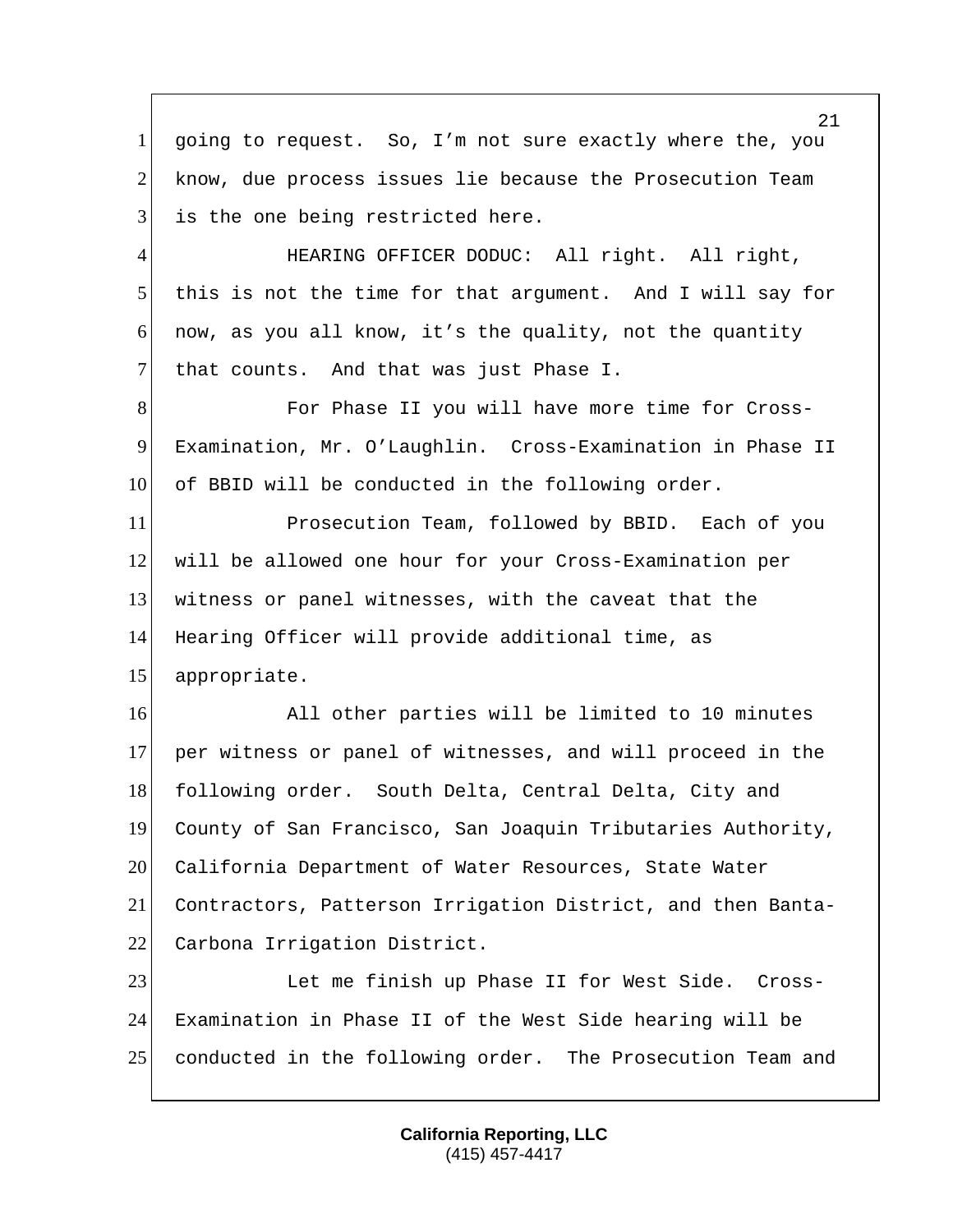1 then West Side. Each of you will be allowed one hour to 2 conduct Cross-Examination per witness or panel of 3 witnesses.

4 All other parties will be limited to 10 minutes 5 and will proceed in this order. South Delta, Central 6 Delta, City and County of San Francisco, San Joaquin 7 Tributaries Authority, California Department of Water 8 Resources, State Water Contractors, and then Westlands 9 Water District.

10 Ouestions and comments? And let's not hear the 11 same concern repeated again. We heard you and the same 12 answer applies.

13 Mr. Kelly?

 MR. KELLY: Yes, thank you. For the Phase II of West Side, BBID filed a Notice of Intent to Appear, but I didn't hear our name on the Cross-Examination in the West Side proceeding. I just want to make sure that we are provided --

19 **HEARING OFFICER DODUC:** We will check on that, 20 thank you. 21 MR. KELLY: Thank you. Thank you. 22 **HEARING OFFICER DODUC:** Ms. Zolezzi? 23 MS. ZOLEZZI: It would be the same for the West 24 Side Irrigation District in the BBID Phase II. 25 HEARING OFFICER DODUC: All right. Glad to see

> **California Reporting, LLC** (415) 457-4417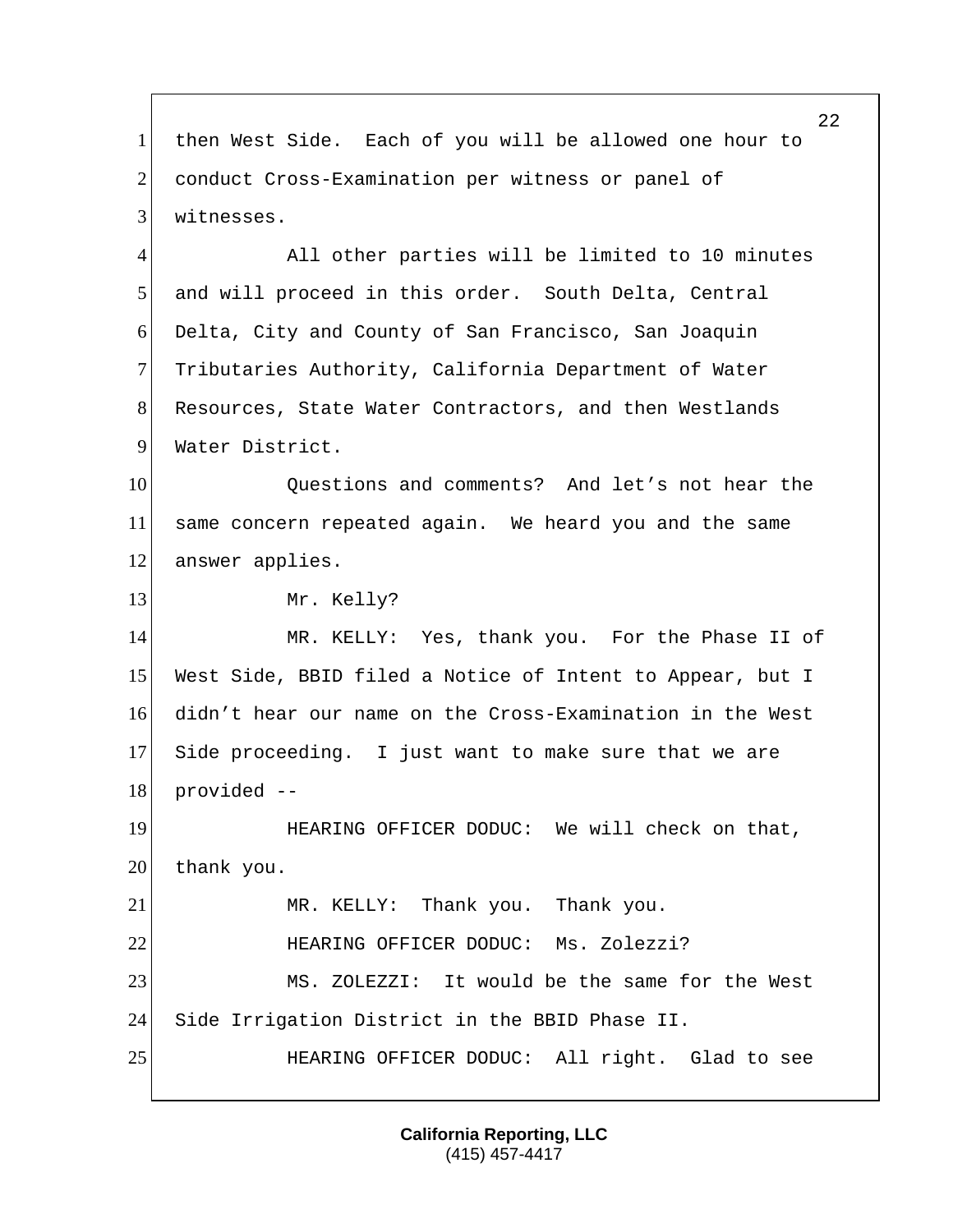1 you were paying attention.

2 VICE CHAIR SPIVY-WEBER: And just in case folks are wondering, Tam will be the Hearing Officer for Phase II and I will be the Hearing Officer for Phase III. HEARING OFFICER DODUC: And are we flipping a coin again for Phase I? VICE CHAIR SPIVY-WEBER: And we flipped a coin 8 for the beginning. HEARING OFFICER DODUC: Wait a minute, I thought 10 the coin was only for the Pre-Hearing Conference. VICE CHAIR SPIVY-WEBER: And Tam lost. She can lose. HEARING OFFICER DODUC: Time out. That was the Vice Chair taking unfair advantage of me. 15 All right. I have to learn from that, hum. **If there's no other questions with respect to**  Cross-Exam, let's move on to Redirect and Recross. At our 18 discretion during the hearing we may allow Redirect Examination upon an offer of proof as to the substance, purpose and relevancy of the expected testimony. And if so, we will set a time limit at that time for Redirect and 22 Recross Examination. 23 Any questions on that? 24 Okay, let's move on to Order of and Time Limits for Presentation of Oral Summary of Written Rebuttal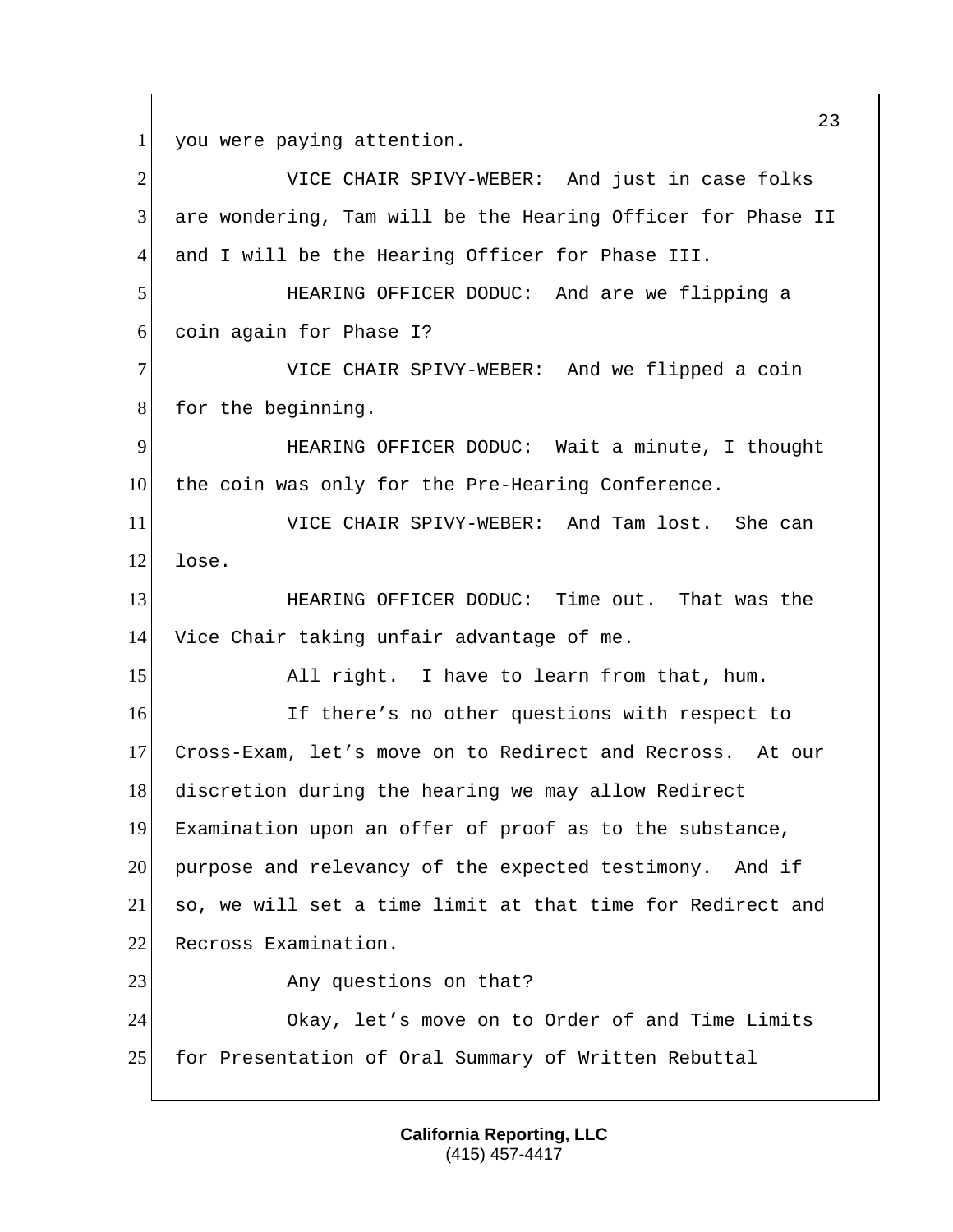1 Testimony.

| $\mathbf{2}$   | So, for Phase I the Prosecution Team, BBID and             |
|----------------|------------------------------------------------------------|
| 3              | West Side will each be allowed 30 minutes to summarize     |
| 4              | written Rebuttal testimony and offer Rebuttal testimony    |
| 5              | that could not have been previously submitted in writing.  |
| 6              | All other parties will be limited to 10 minutes            |
| $\overline{7}$ | per party, for Rebuttal.                                   |
| 8              | The order of presentation for Rebuttal will be             |
| 9              | the same as the order for Cross-Examination.               |
| 10             | In Phase II -- Mr. Kelly?                                  |
| 11             | MR. KELLY: Yes, Board Member Doduc, thank you.             |
| 12             | I just want to make sure that I understood what you said.  |
| 13             | You said that written Rebuttal will be for testimony that  |
| 14             | could not be previously provided in writing.               |
| 15             | Do you mean previously provided in writing as              |
| 16             | Direct testimony? In other words, are folks going to be    |
| 17             | limited for Rebuttal to what they presented by the end of  |
| 18             | February in written Rebuttal testimony?                    |
| 19             | HEARING OFFICER DODUC: I'm going to turn to                |
| 20             | counsel here for the legal consideration of that.          |
| 21             | MS. KUENZI: Let me make sure I understood the              |
| 22             | question. I think the oral presentation of Rebuttal        |
| 23             | testimony can include summaries of that written Rebuttal   |
| 24             | that's submitted at the end of February, as well as any    |
| 25             | other testimony that could not have been anticipated prior |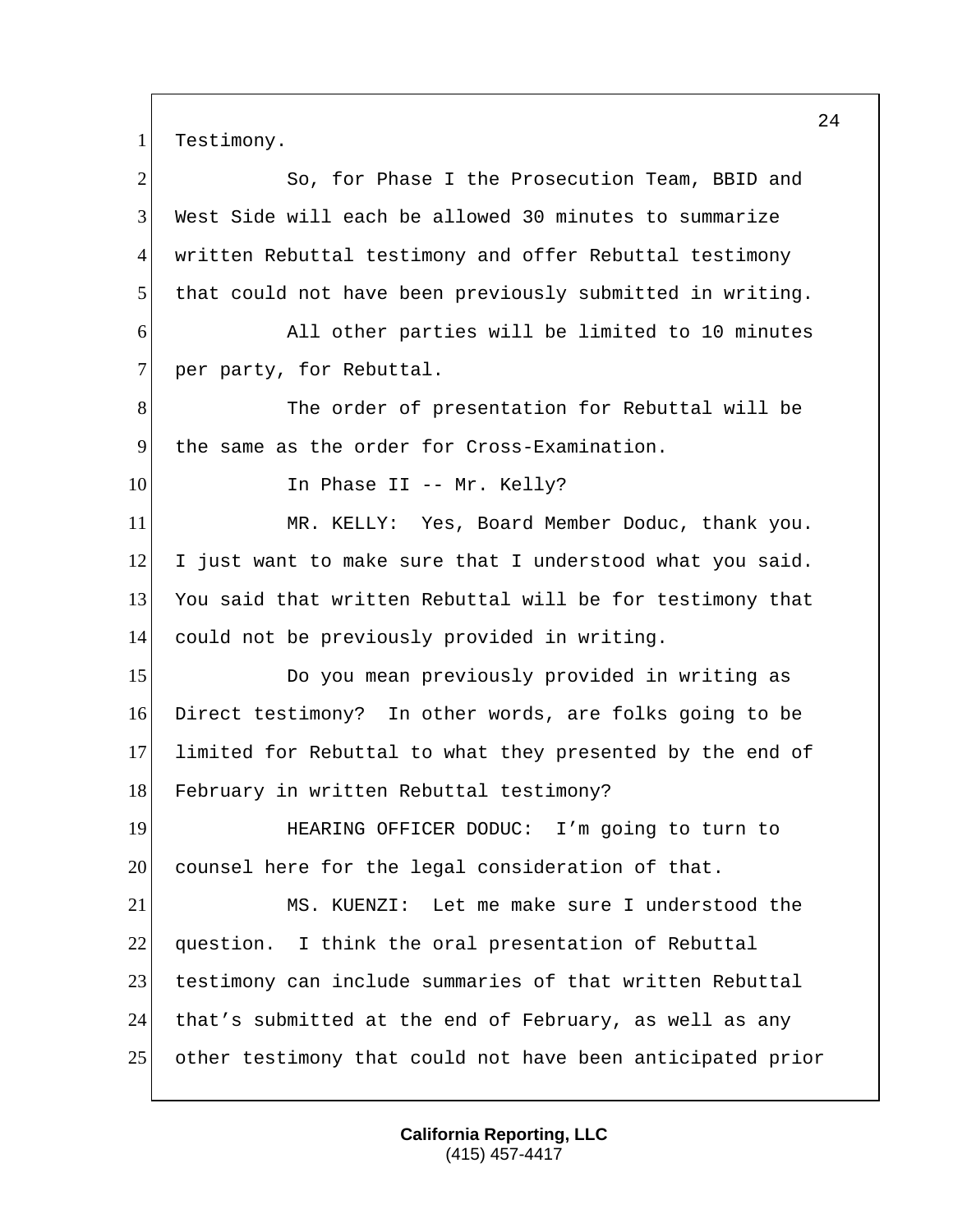1 to that time.

2 HEARING OFFICER DODUC: That came as a result of 3 Direct testimony.

 MR. KELLY: So, okay. Again, I appreciate that and let me make sure that I understood. So, everybody's written Direct testimony has been submitted and testimony 7 at the hearing under Direct is going to be limited to what's been submitted in writing and presented to the 9 parties.

10 We all have an opportunity by February 22nd, I 11 believe, to provide written Rebuttal testimony and any 12 Rebuttal exhibits that we wish to use.

13 Is it also true, then, that folks can provide 14 additional testimony, outside of what's been provided under 15 written Direct, under written Rebuttal at the hearing?

16 MS. KUENZI: If an issue arises, for example in 17 Cross-Examination, that could not have been anticipated, it 18 wasn't -- it didn't previously arise in the Direct

19 testimony, the written testimony.

20 MR. KELLY: Okay.

21 MS. KUENZI: I would imagine that might occur and 22 that was the intent was to allow oral Rebuttal in response 23 to those issues that couldn't have been anticipated.

24 MR. KELLY: okay, thank you.

25 HEARING OFFICER DODUC: The relevancy here being

**California Reporting, LLC** (415) 457-4417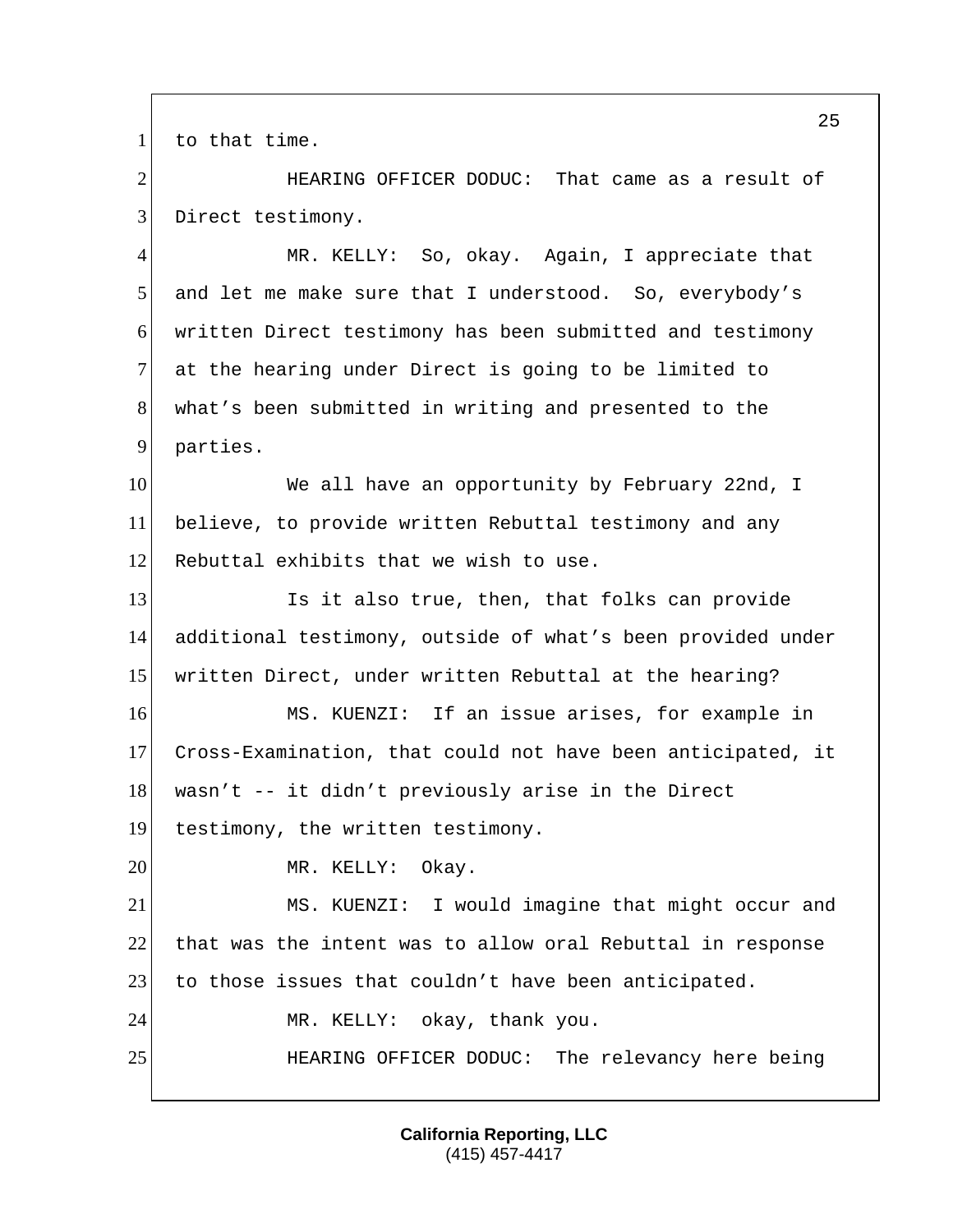1 the key factor.

2 MR. KELLY: Thank you. HEARING OFFICER DODUC: All right, Phase II Rebuttals of BBID. The Prosecution Team and BBID will each be allowed 30 minutes to provide Rebuttal testimony and offer any testimony that could not have been previously 7 submitted in writing, as we just discussed. 8 All other parties will be limited to 10 minutes per party. And again, the order will be the same as that 10 for the order of Cross-Examination. On West Side, Phase II of West Side, the Prosecution Team and West Side will each be allowed 30 minutes to summarize written Rebuttal testimony and, again, offer any Rebuttal testimony that could not have been 15 previously submitted in writing. **Likewise, all other parties will be limited to 10**  minutes per party. 18 Okay, not seeing any questions, we will move on, now, to closing briefs. 20 Oh, Ms. Morris? MS. MORRIS: I apologize. Stefanie Morris, State Water Contractors. I want to make sure that the same consideration will be given, not to raise it again, but on Rebuttal if we need additional time, if we make an offer of proof because it's technical modeling information,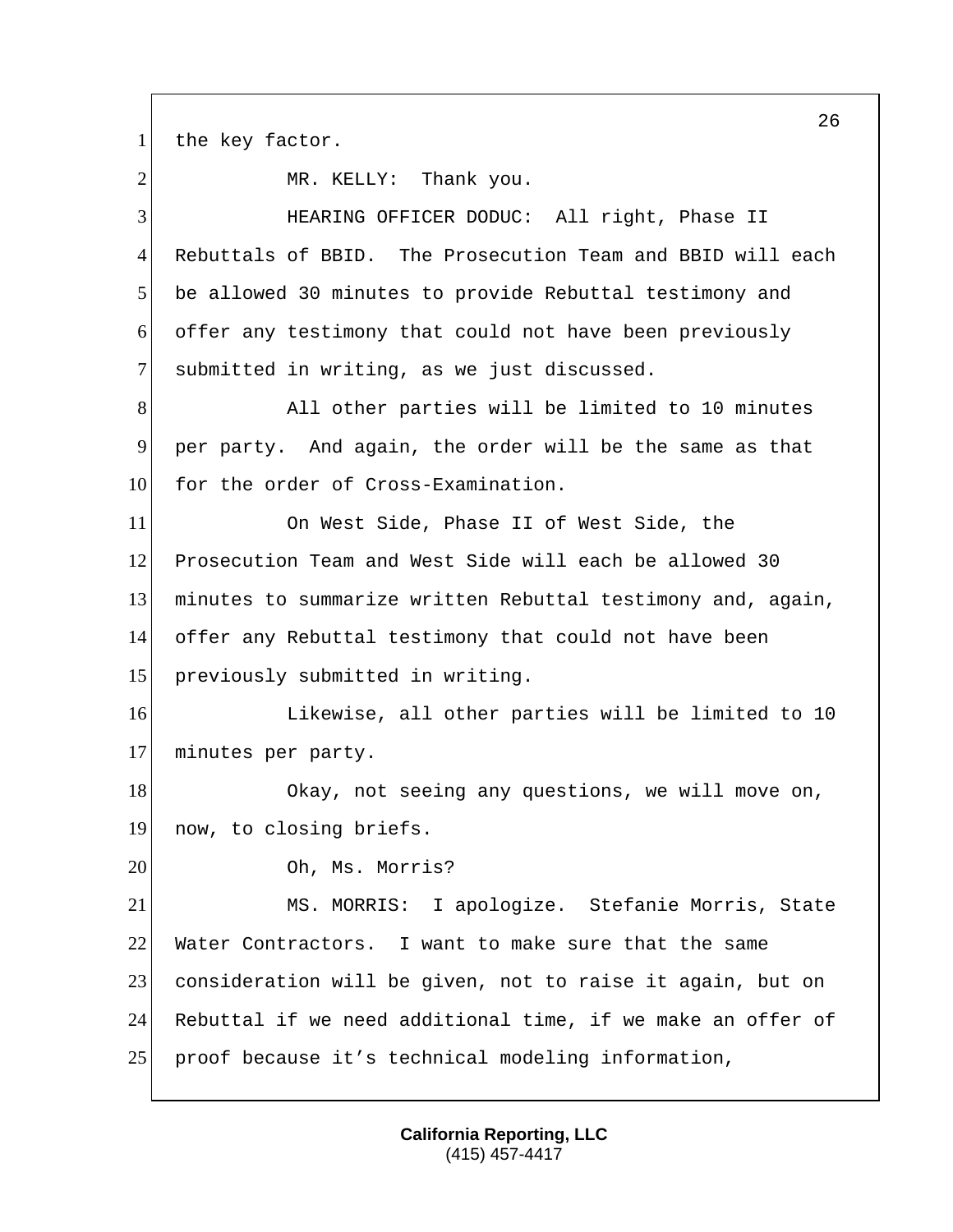27 1 potentially, that might take more than 10 minutes to 2 summarize? 3 HEARING OFFICER DODUC: That is correct, Ms. 4 Morris. 5 MS. MORRIS: Thank you. 6 HEARING OFFICER DODUC: Okay, Closing Briefs. 7 Oral Closing Arguments will not be permitted. We will, 8 however, allow submission of written Closing Briefs. 9 Additional procedural details will be determined at a later 10 time during the proceedings. 11 I Will remind you that your Closing Briefs should 12 only address those facts and legal arguments previously 13 raised during the hearing. 14 and at this time we do not expect to allow 15 Responses to Closing Briefs. 16 Ms. Kincaid? 17 MS. KINCAID: Yes. Do you plan on allowing 18 Closing Briefs at the conclusion of Phase I or at the 19 conclusion of Phases I and II, respectively, for each 20 matter? 21 HEARING OFFICER DODUC: The latter. 22 MS. KINCAID: Thank you. 23 HEARING OFFICER DODUC: All right. I will remind 24 the parties again that there shall be no ex parte 25 communications with State Water Board Members or the State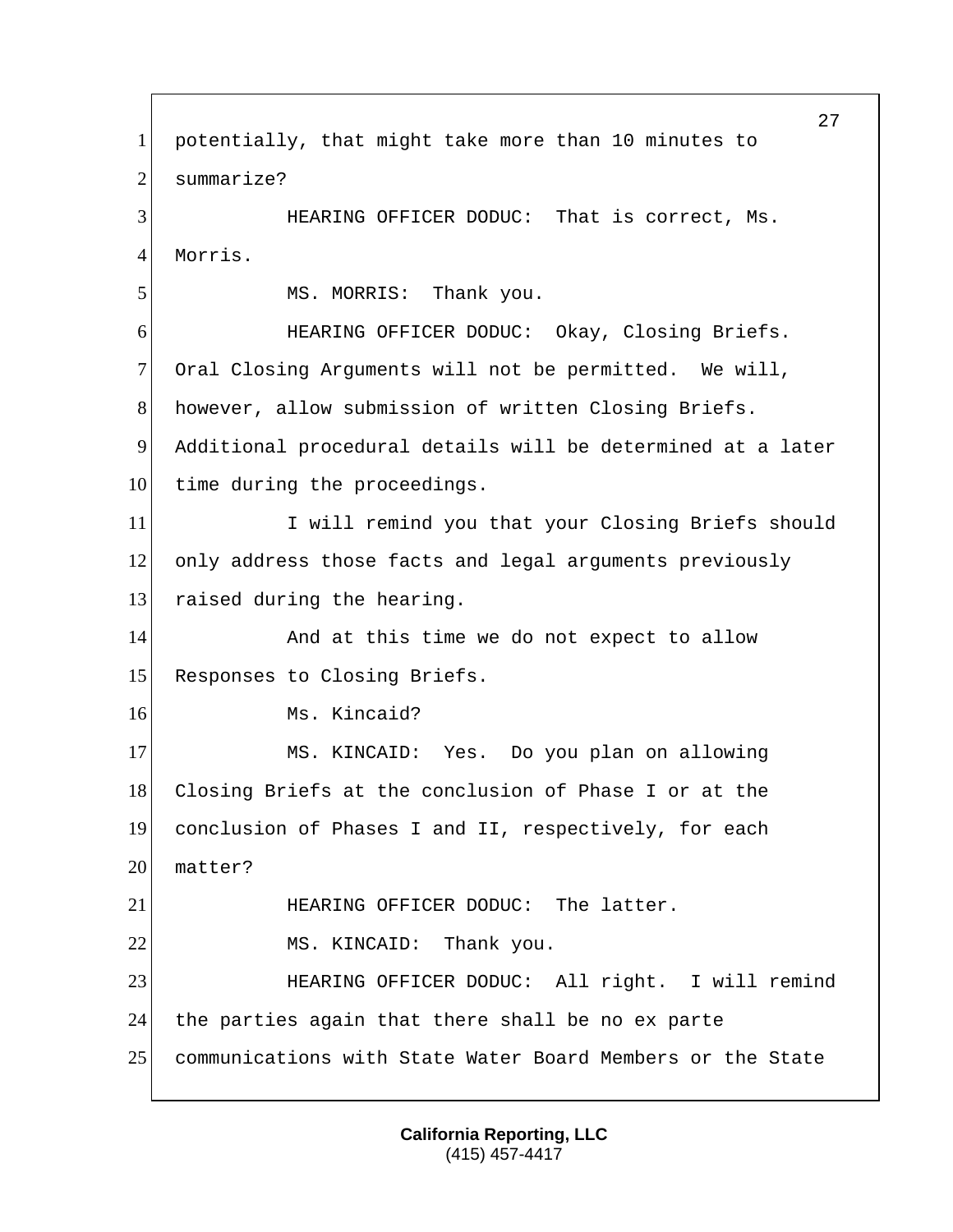Water Board Hearing Team Staff and Supervisors regarding 2 substantive or controversial procedural issues within the 3 scope of these proceedings.

4 Any communications regarding potentially substantive or controversial procedural matters including, but not limited to, evidence, briefs and motions must demonstrate that all parties were served and the manner of 8 service.

 That's all I have. Oh, no, I see hands. Mr. Kelly?

 MR. KELLY: Yeah, thank you. There were several briefs filed by several different parties that raised jurisdictional issues. Is it the intent of the Hearing Team to actually issue rulings on any of those briefs and 15 legal issues prior to the Evidentiary Hearing?

**HEARING OFFICER DODUC:** We are reviewing and considering those briefs at the moment. I will let you 18 know as soon as we come to some preliminary decisions.

19 MR. KELLY: Thank you.

20 HEARING OFFICER DODUC: Mr. O'Laughlin? MR. O'LAUGHLIN: Also, we're going to be filing

 Motions in Limine, and I was wondering what the time period 23 for be for rulings on Motions in Limine. Because are we going to have a Pre-Hearing Conference, again, or are we going to submit our Motions in Limine and just receive a

> **California Reporting, LLC** (415) 457-4417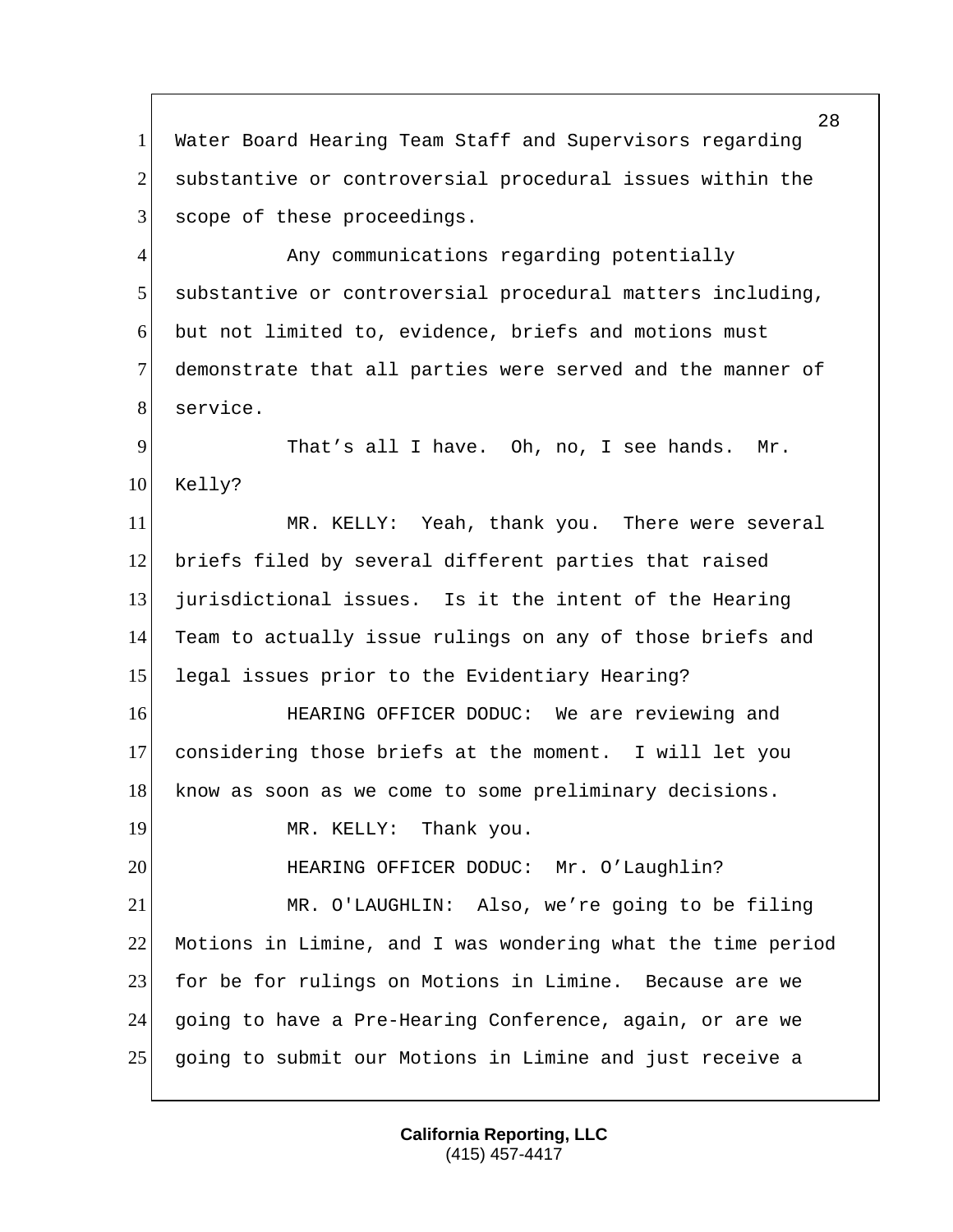29 1 ruling from the Hearing Team, and then prepare for the 2 testimony? 3 HEARING OFFICER DODUC: It will more likely be 4 the latter. I don't anticipate a third Pre-Hearing 5 Conference. 6 MR. O'LAUGHLIN: Thank you. 7 HEARING OFFICER DODUC: Ms. Spaletta? 8 MS. SPALETTA: Thank you. I have a similar 9 question. Sometimes it's helpful, actually, to have some 10 type of oral argument on Motions in Limine because 11 sometimes the Hearing Officers might want an offer of proof 12 as to a witness's testimony or a further explanation to 13 rule on the Motion in Limine. 14 I do think it might actually be helpful to have 15 those rulings at least a week in advance of the hearing. 16 So, I would just like to make the request that the Hearing 17 Officers, when you review them, consider whether you might 18 want to ask the parties to come in for oral argument, but 19 to have a goal, potentially, of ruling on the Motions in 20 Limine at least a week before the hearing commences. 21 It would be very helpful to organize the 22 presentation of testimony and limit it based on your 23 rulings. 24 HEARING OFFICER DODUC: Thank you. We'll take 25 that under advisement.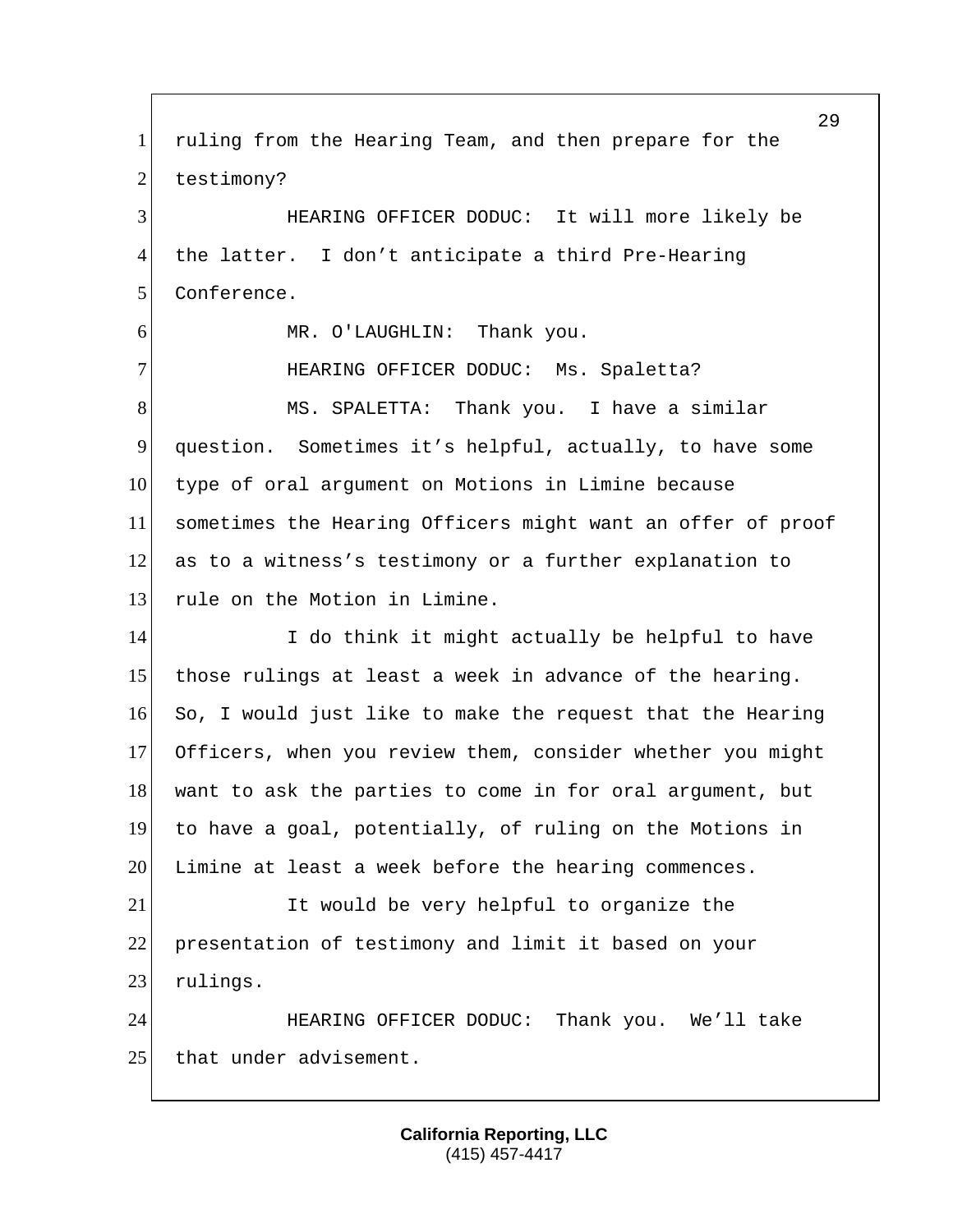1 Anyone else? Yes? 2 MS. MC GINNIS: Thank you. Robin McGinnis for 3 the California Department of Water Resources. I have a 4 question about the reply briefs, so legal issues in the 5 BBID matter. 6 HEARING OFFICER DODUC: The reply briefs? 7 MS. MC GINNIS: Right. So, we are allowed to 8 file reply briefs to the legal issues --9 HEARING OFFICER DODUC: Oh. 10 MS. MC GINNIS: -- allowed in the BBID matter. 11 So, I understand we're allowed to file replies to each of 12 the motions, in each of the proceedings. But I'm 13 wondering, are we allowed to file one brief in response to 14 each of the briefs that were filed on the legal issues in 15 the BBID matter, or just one reply brief on the -- 16 HEARING OFFICER DODUC: I will prefer -- I much 17 prefer one reply brief. 18 MS. MC GINNIS: Okay. That's our intent, to be 19 able to reply in 10 pages to all of the briefs that were 20 filed. But since the issues that were raised in those 21 briefs seem not strictly limited to what was asked for, it 22 might be challenging to reply to all of them in 10 pages. 23 HEARING OFFICER DODUC: Anyone share that 24 concern? Mr. O'Laughlin? 25 MR. O'LAUGHLIN: No, I don't share that concern

> **California Reporting, LLC** (415) 457-4417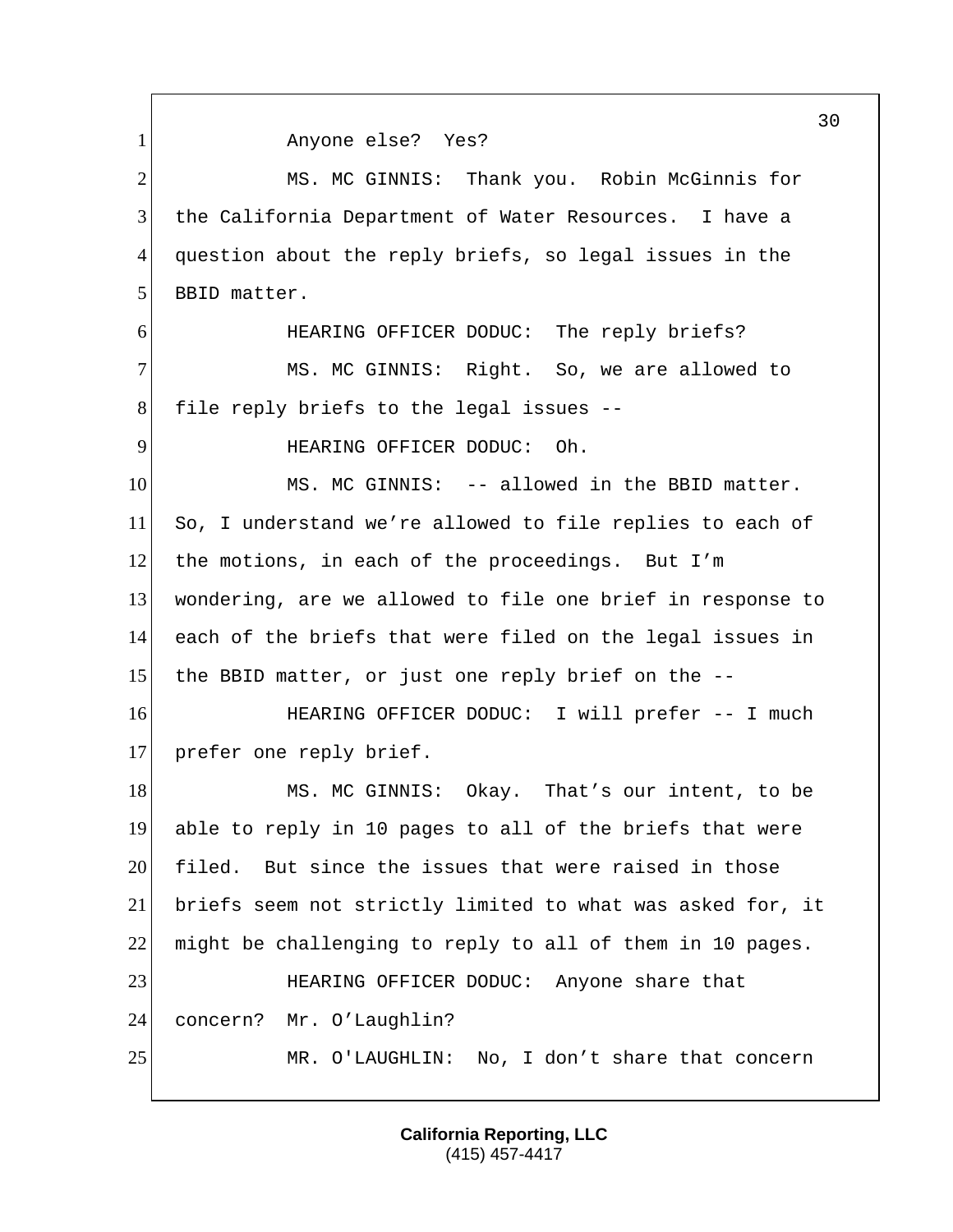31 1 at all, sorry. I had another question. 2 HEARING OFFICER DODUC: Hold on to that thought, 3 then. 4 MR. O'LAUGHLIN: All right. 5 HEARING OFFICER DODUC: Ms. Morris? 6 MS. MORRIS: The legal briefs that were submitted 7 cover a wide range of issues and we're going to attempt to 8 reply to all of them in the 10 pages, but I do share the 9 concern raised by the Department. 10 HEARING OFFICER DODUC: Anyone sharing the 11 Department's concern? 12 MR. TAURIAINEN: Yeah, the Prosecution Team 13 shares that concern. To the extent that the Pre-Hearing 14 Briefs, of the legal issues that you directed in the Byron 15 Bethany matter address those issues, perhaps 10 pages would 16 be appropriate. But the briefs go beyond that. In some 17 cases are fully unresponsive to the -- 18 HEARING OFFICER DODUC: I don't need you to get 19 into that, thank you. 20 All right, we will take those concerns under 21 consideration. 22 Mr. O'Laughlin? 23 MR. O'LAUGHLIN: I was wondering if in regards to 24 | the issue in Phase I, are you going to set aside times for 25 directed verdicts or non-suits at the end of the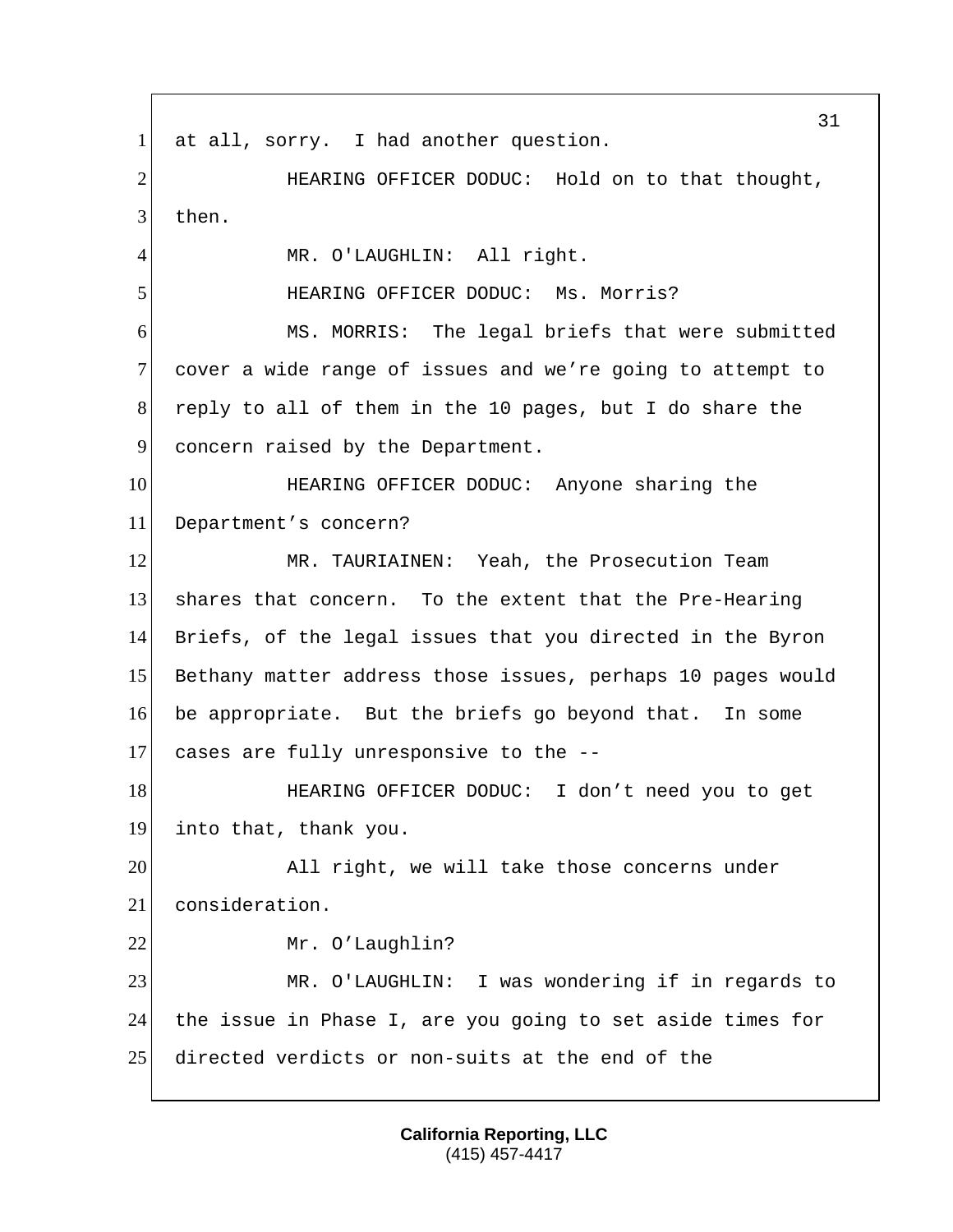1 presentation of the Prosecution Team's Case in Chief? 2 HEARING OFFICER DODUC: I'm sorry, now what? MR. O'LAUGHLIN: Motions for non-suit or directed verdict after the time that the Prosecution Team has made 5 their Case in Chief? 6 HEARING OFFICER DODUC: Go ahead. 7 MR. O'LAUGHLIN: Well, so normally -- kind of it's a little bit different here and I realize that, having practiced in front of you for some time. But in regards to this case there's the motions that you already have in front of you, and then there's questions that will be presented in the case that have more of a factual nature. 13 And so it's going to be interesting, once the Prosecution Team gets done, I can well imagine that parties or entities would move for non-suit or for a directed verdict that the Prosecution Team has not met its burden in 17 regards to moving forward. 18 And I was just wondering if you were going to set aside or allow the parties time to make such motions to the 20 Hearing Team. HEARING OFFICER DODUC: I'll take your request under advisement and we will include that in a letter that will be issued following today's Pre-Hearing Conference. Yes? MR. VERGARA: One more question about this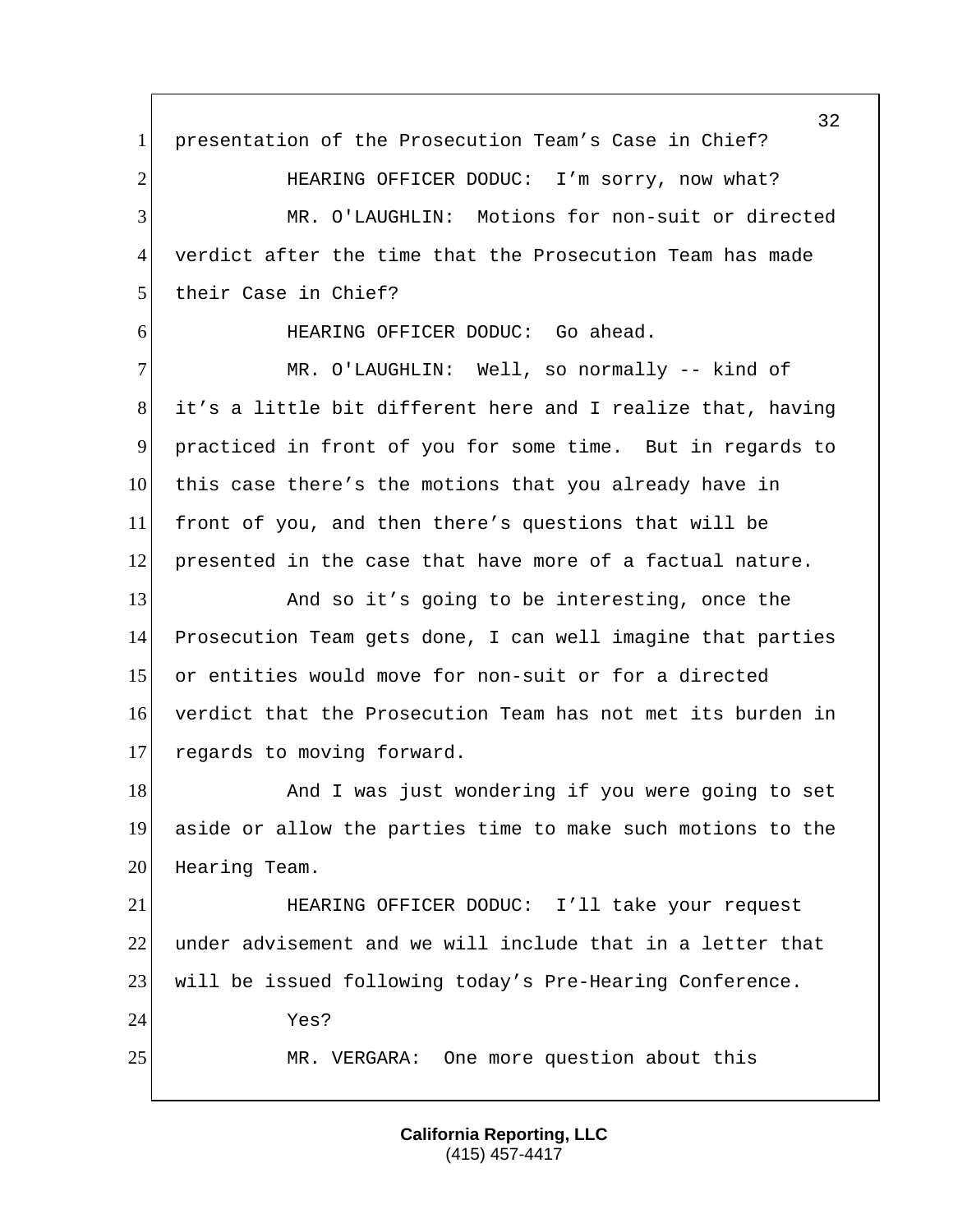33 1 briefing issue. I'm a little unclear about nomenclature 2 because I've heard several  $-$ 3 HEARING OFFICER DODUC: You're unclear? I'm not 4 even an attorney. 5 MR. VERGARA: Yeah. Well, I'm unclear because in 6 my world what I think are oppositions are being referred to 7 as replies. I'm talking about, you know, BBID has filed a 8 brief that raises a number of procedural issues. 9 Normally, in a civil proceeding, we would be 10 confronted with oppositions. I believe that's being 11 referred to as replies, if I'm correct. 12 **HEARING OFFICER DODUC:** That's correct. 13 MR. VERGARA: What I'd like to know, in view of 14 the fact that I understand we're going to be facing a 15 number of these replies, will we will be given an 16 opportunity to file what we would call a reply -- 17 HEARING OFFICER DODUC: No. 18 MR. VERGARA: All right. 19 HEARING OFFICER DODUC: All right, not seeing any 20 other hand, I will thank you all, again. A very fine start 21 to my New Year. And like I say, we will provide a letter 22 regarding the matters we discussed today. 23 We expect that letter to go out, Ms. Kuenzi, this 24 week? 25 MS. KUENZI: Yes, this week.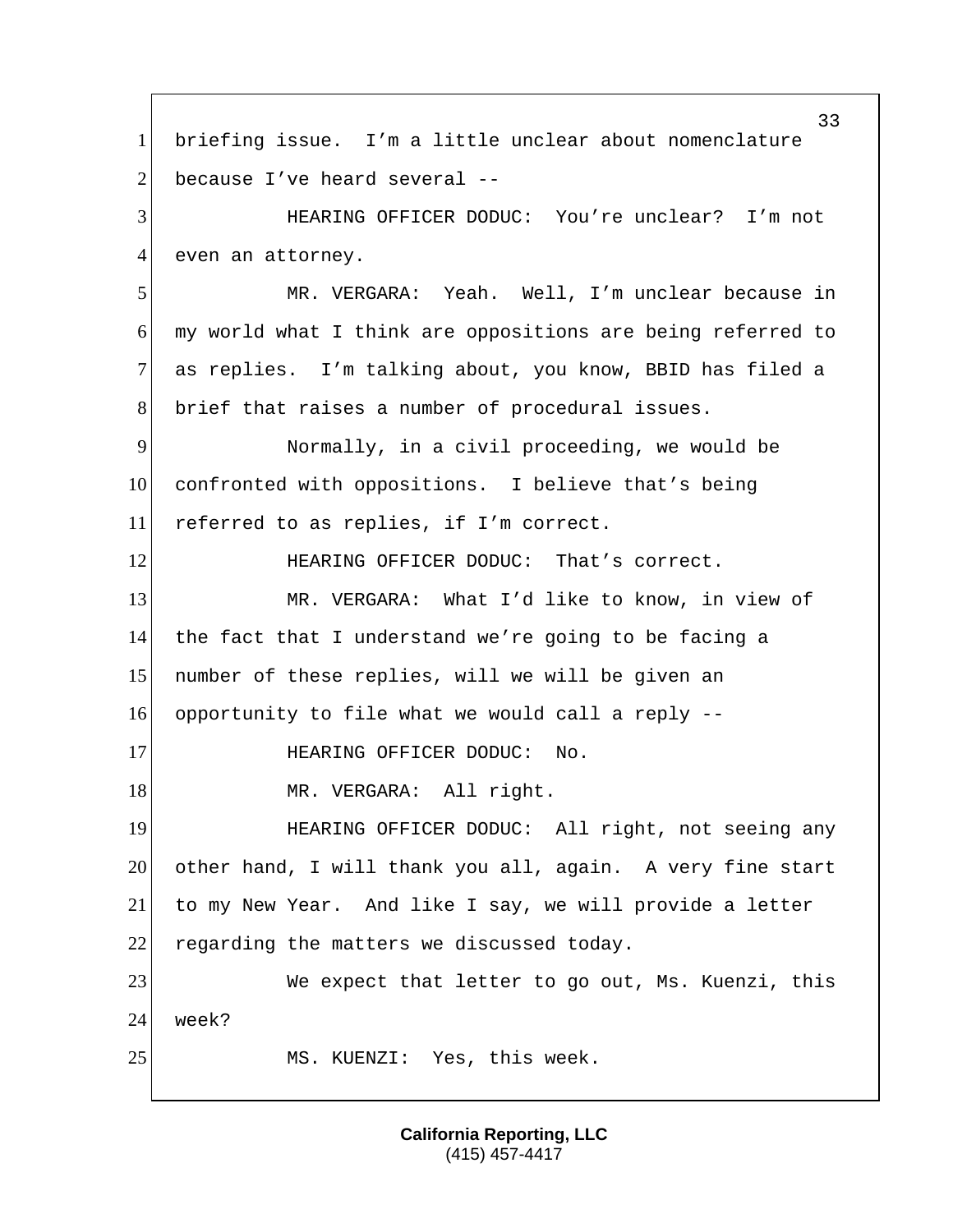1 HEARING OFFICER DODUC: All right. That's it. 2 Thank you very much. You are dismissed and we're 3 adjourned. Go enjoy your year. (Off the record at 9:42 a.m.)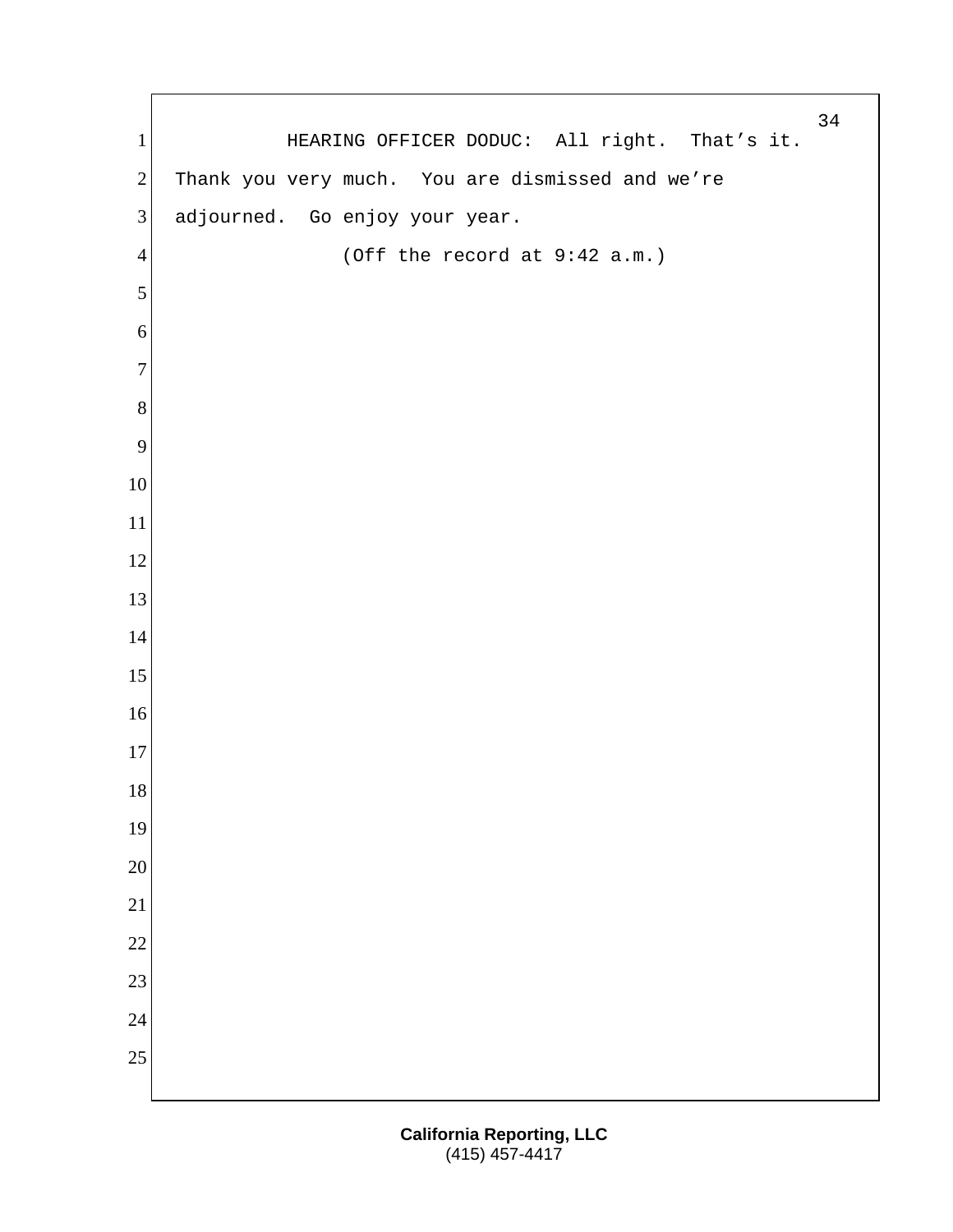### **REPORTER'S CERTIFICATE**

I do hereby certify that the testimony in the foregoing hearing was taken at the time and

place therein stated; that the testimony of said witnesses were reported by me, a certified electronic court reporter and a disinterested person, and was under my supervision thereafter transcribed into typewriting.

And I further certify that I am not of counsel or attorney for either or any of the parties to said hearing nor in any way interested in the outcome of the cause named in said caption.

IN WITNESS WHEREOF, I have hereunto set my hand this 24th day of February, 2016.

PETER PETTY CER\*\*D-493 Notary Public